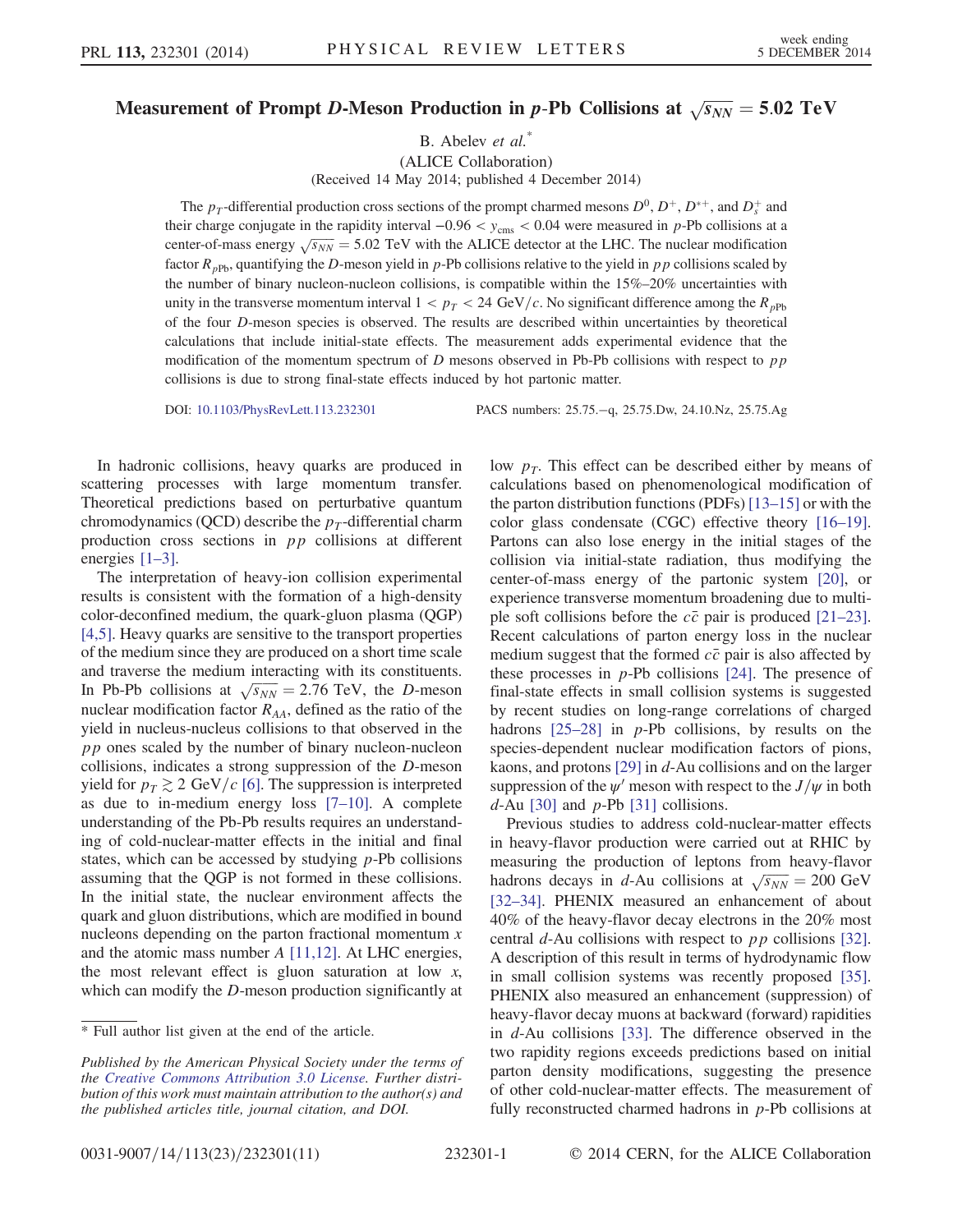the LHC can shed light on the different aspects of coldnuclear-matter effects mentioned above and, in particular, can clarify whether the observed suppression of D-meson production in Pb-Pb collisions is a genuine hot QCD matter effect.

In this Letter, we present the measurement of the cross sections and of the nuclear modification factors,  $R_{pPb}$ , of prompt  $D^0$ ,  $D^+$ ,  $D^{*+}$ , and  $D_s^+$  mesons in p-Pb collisions at  $\sqrt{s_{NN}}$  = 5.02 TeV performed with the ALICE detector [\[36,37\]](#page-5-16) at the LHC. D mesons were reconstructed in the rapidity interval  $|y_{lab}| < 0.5$  via their hadronic decay channels  $D^0 \rightarrow K^-\pi^+$  [with a branching ratio (BR) of 3.88 ± 0.05%],  $D^+ \to K^-\pi^+\pi^+$  (BR of 9.13 ± 0.19%),  $D^{*+} \rightarrow D^0 \pi^+$  (BR of 67.7 ± 0.5%), and  $D_s^+ \rightarrow \phi \pi^+ \rightarrow$  $K^-K^+\pi^+$  (BR of 2.28 ± 0.12%) [\[38\]](#page-5-17) and their charge conjugates. Because of the different energies per nucleon of the proton and the lead beams, the nucleon-nucleon center-of-mass frame was moving with a rapidity  $|\Delta y_{NN}| =$ 0.465 in the proton beam direction (positive rapidities), leading to the rapidity coverage  $-0.96 < y_{\rm cms} < 0.04$ .

Charged particles were reconstructed and identified with the central barrel detectors located within a 0.5 T solenoid magnet. Tracks were reconstructed with the inner tracking system (ITS) and the time projection chamber (TPC). Particle identification (PID) was based on the specific energy loss  $dE/dx$  in the TPC gas and on the time of flight from the interaction point to the time of flight (TOF) detector. The analysis was performed by using p-Pb data collected in 2013 with a minimum-bias trigger that required the arrival of bunches from both directions and coincident signals in both scintillator arrays of the V0 detector, covering the regions  $2.8 < \eta < 5.1$  and  $-3.7 < \eta < -1.7$ . Events were selected off-line by using the timing information from the V0 and the zero-degree calorimeters to remove background due to beam-gas interactions. Only events with a primary vertex reconstructed within  $\pm 10$  cm from the center of the detector along the beam line were considered. About  $10^8$  events, corresponding to an integrated luminosity of  $(48.6 \pm 1.6) \mu b^{-1}$ , passed the selection criteria.

D-meson selection was based on the reconstruction of decay vertices displaced from the interaction vertex, exploiting the separation of a few hundred micrometers typical of the D-meson weak decays, as described in Refs. [\[6,39](#page-5-1)–41].  $D^0$ ,  $D^+$ , and  $D_s^+$  candidates were defined by using pairs or triplets of tracks with the proper charge sign combination. Tracks were required to have  $|\eta| < 0.8$ ,  $p_T > 0.4$  GeV/c, at least 70 out of 159 associated space points in the TPC, and at least two out of six hits in the ITS, out of which at least one in the two innermost layers.  $D^{*+}$ candidates were formed by combining  $D^0$  candidates with tracks with  $|\eta| < 0.8$ ,  $p_T > 0.1$  GeV/c, and at least three associated hits in the ITS. The selection strategy was based on the displacement of the tracks from the interaction vertex and the pointing of the reconstructed D-meson momentum to the primary vertex. At low  $p<sub>T</sub>$ , further background rejection was obtained by identifying charged kaons with the TPC and TOF by applying cuts in units of resolution  $(\pm 3\sigma)$  around the expected mean values of  $dE/dx$  and time of flight. For  $D_s^+$  candidate selection, the invariant mass of at least one of the two opposite-charge track pairs was required to be compatible with the mass of the  $\phi$  meson ( $\pm 2\sigma$ ).

The total cross section for hard processes  $\sigma_{p-A}^{\text{hard}}$  in protonnucleus collisions scales as  $\sigma_{p-A}^{\text{hard}} = A \sigma_{NN}^{\text{hard}}$  [\[42\]](#page-5-18), where  $\sigma_{NN}^{\text{hard}}$ is the equivalent cross section in  $pp$  collisions. Therefore, the  $R_{pPb}$  for prompt D mesons is given by

$$
R_{pPb} = \frac{\left(\frac{d\sigma}{dp_T}\right)_{pPb}}{A\left(\frac{d\sigma}{dp_T}\right)_{pp}}.\tag{1}
$$

The production cross sections of prompt  $D$  mesons (not coming from beauty meson decays) were obtained as  $(e.g., for D^+)$ 

$$
\left. \frac{d\sigma^{D^+}}{dp_T} \right|_{|y_{lab}| < 0.5} = \frac{f_{\text{prompt}} N_{\text{raw}}^{D^+}|_{|y_{lab}| < y_{fid}}}{2\alpha_y \Delta p_T (\text{Acc} \times \epsilon)_{\text{prompt}} \times \text{BR} \times L_{\text{int}}}.\tag{2}
$$

 $N_{\text{raw}}^{D^{\pm}}$  is the raw yield extracted in a given  $p_T$  interval (of width  $\Delta p_T$ ) by means of a fit to the invariant mass distribution of the D-meson candidates.  $f_{\text{prompt}}$  is the prompt fraction of the raw yield.  $(Acc \times \epsilon)_{prompt}$  is the geometrical acceptance multiplied by the reconstruction and selection efficiency of prompt D mesons. The factor  $\alpha_{v} =$  $y_{\text{fid}}/0.5$  normalizes the yields, measured in  $|y_{\text{lab}}| < y_{\text{fid}}$ , to one unit of rapidity  $|y_{lab}| < 0.5$ .  $y_{fid}$  is the  $p_T$ -dependent fiducial acceptance cut ( $y_{\text{fid}}$  increases from 0.5 at  $p_T = 0$ to 0.8 at  $p_T = 5 \text{ GeV}/c$  and becomes constant at 0.8 for  $p_T > 5$  GeV/c). The cross sections are given for particles; thus, a factor  $1/2$  was added to take into account that both particles and antiparticles are counted in the raw yield. The integrated luminosity  $L_{int}$  was computed as  $N_{pPb,MB}/\sigma_{pPb,MB}$ , where  $N_{pPb,MB}$  is the number of p-Pb collisions passing the minimum-bias trigger condition and  $\sigma_{pPb,MB}$  is the cross section of the V0 trigger, which was measured to be  $2.09b \pm 3.5\%$  (syst) with the p-Pb van der Meer scan [\[43\]](#page-5-19). The minimum-bias trigger is  $100\%$  efficient for D mesons with  $p_T > 1$  GeV/c and  $|y_{lab}| < 0.5$ .

The acceptance-times-efficiency  $(Acc \times \epsilon)$  corrections were determined by using a Monte Carlo simulation. Proton-lead collisions were produced by using the HIJING v. 1.36 [\[44\]](#page-5-20) event generator. A  $c\bar{c}$  or bb pair was added in each event by using the PYTHIA v. 6.4.21 [\[45\]](#page-5-21) generator with Perugia-0 tuning [\[46\]](#page-5-22). The generated particles were transported through the ALICE detector by using GEANT3 [\[47\].](#page-5-23) The efficiency for D-meson reconstruction and selection varies from 0.5%–1% for  $p_T < 2$  GeV/c to 20%–30% for  $p_T > 12$  GeV/c because of the larger displacement of the decay vertex of high- $p<sub>T</sub>$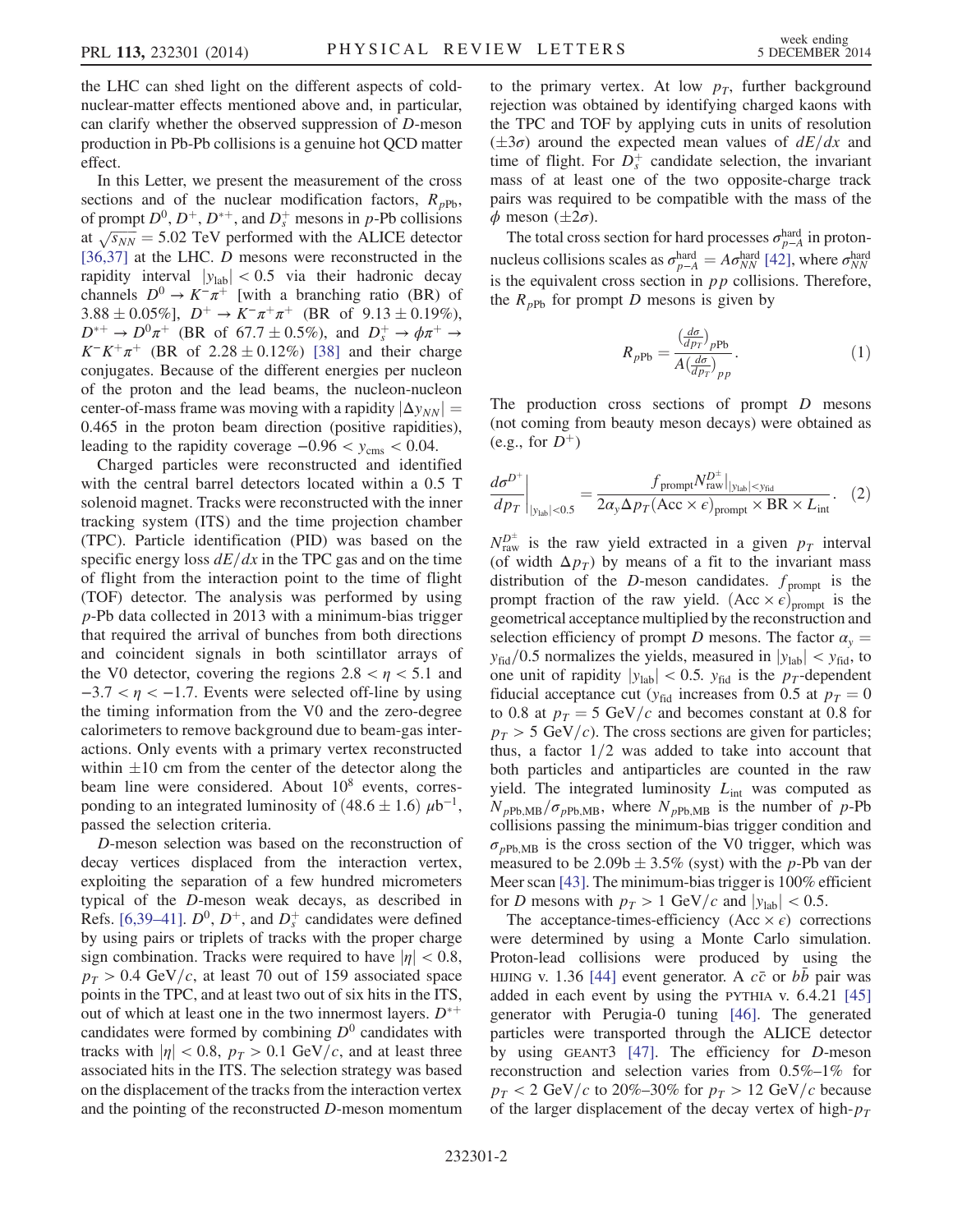candidates due to the Lorentz boost. Hence the generated D-meson spectrum used to calculate the efficiencies was tuned to reproduce the shape given by fixed-order next-to-leading-log resummation (FONLL) [\[2\]](#page-4-1) calculations at  $\sqrt{s}$  = 5.02 TeV in each  $p<sub>T</sub>$  interval. The efficiency depends also on the multiplicity of charged particles produced in the collision, since the primary vertex resolution, and consequently the resolution of the topological selection variables, improves with increasing multiplicity. This dependence is different for each meson species and  $p<sub>T</sub>$  interval: e.g., the  $D^0$  efficiency in  $5 < p_T < 8$  GeV/c increases by a factor 1.5 for low multiplicity events until it becomes constant at about 20 reconstructed primary particles. Therefore, the efficiency was calculated by weighting the simulated events according to their charged particle multiplicity in order to reproduce the multiplicity distribution observed in data.

The fraction of prompt D mesons,  $f_{\text{prompt}}$ , was estimated as in Ref. [\[6\]](#page-5-1) by using the beauty production cross section from FONLL calculations [\[2\]](#page-4-1), the  $B \to D + X$  decay kinematics from the EVTGEN package [\[48\]](#page-5-24) and the reconstruction and selection efficiency for D mesons from B hadron decays. The  $R_{pPb}$  of prompt and feed-down D mesons were assumed to be equal and were varied in the range  $0.9 < R_{pPb}^{\text{feed-down}} / R_{pPb}^{\text{prompt}} < 1.3$  to evaluate the systematic uncertainties. This range was chosen by considering the predictions from calculations including initial-state effects based on the Eskola-Paukkunen-Salgado 2009 (EPS09) [\[13\]](#page-5-4) parameterizations of the nuclear modification of the PDF and CGC [\[16\]](#page-5-5).

The reference *pp* cross sections at  $\sqrt{s} = 5.02$  TeV were obtained by a perturbative-QCD-based energy scaling of the *p<sub>T</sub>*-differential cross sections measured at  $\sqrt{s} = 7$  TeV [\[40\]](#page-5-25). The scaling factor for each D-meson species was determined as the ratio of the cross sections from the FONLL calculations at 5.02 and 7 TeV. The uncertainty on the scaling factor was evaluated by varying the calculation parameters as described in Ref. [\[49\],](#page-5-26) and it ranges from  $p_T^{\text{+17.5%}}$  at  $p_T = 1 \text{ GeV}/c$  to about  $\pm 3\%$  for  $p_T > 8 \text{ GeV}/c$ . In addition, the  $pp$  reference is affected by the uncertainty coming from the 7 TeV measurement (∼17%) [\[40\].](#page-5-25) Since the  $D^0$  cross section in pp collisions in the  $1 < p<sub>T</sub>$ 2 GeV/ $c$  interval was measured at both 7 and 2.76 TeV, both results were scaled to 5.02 TeV and averaged by considering their relative statistical and systematic uncertainties as weights. Since the current measurement of the ALICE  $D^0$  pp cross section at  $\sqrt{s} = 7$  TeV is limited to  $p_T = 16 \text{ GeV}/c$ , the cross section was extrapolated to higher  $p_T$  by using the spectrum predicted by FONLL [\[2\]](#page-4-1) scaled to match pp data in  $5 < p_T < 16$  GeV/c. Then the  $D^0$  cross section at 7 TeV in  $16 < p_T < 24$  GeV/c was scaled to 5.02 TeV.

The systematic uncertainties on the D-meson cross sections include contributions from yield extraction (from 2% to 17% depending on  $p<sub>T</sub>$  and D-meson species), an imperfect description of the cut variables in the simulation (from 5% to 8% for  $D^0$ ,  $D^+$ , and  $D^{*+}$  and ~20% for  $D_s^+$ ), tracking efficiency (3% for each track), simulated  $p_T$ shapes (from 2% to 3% depending on  $p_T$  and D-meson species), and the subtraction of feed-down D mesons from B decays (from 4% and 40% depending on  $p_T$  and D-meson species). For the  $D^0$  meson, the yield extraction systematic uncertainty also includes the contribution to the raw yield of signal candidates reconstructed by assigning the wrong mass to the final-state hadrons. This contribution, which is strongly reduced by the PID selection, was estimated to be 3% (4%) at low (high)  $p<sub>T</sub>$  based on the invariant mass distribution of these candidates in the simulation. Details of the procedure for the systematic uncertainty estimation are reported in Refs. [\[6,39](#page-5-1)–41]. The measured cross sections have a global systematic uncertainty due to the determination of the integrated luminosity  $(3.7\%$  [\[43\]\)](#page-5-19) and to the branching ratio [\[38\].](#page-5-17) For the  $R_{pPb}$ , the  $pp$  and  $p$ -Pb uncertainties were added in quadrature except for the branching ratio uncertainty, which cancels out in the ratio, and the feed-down contribution, which partially cancels out.

The  $p_T$ -differential production cross sections of prompt  $D^0$ ,  $D^+$ ,  $D^{*+}$ , and  $D_s^+$  mesons are shown in Fig. [1](#page-2-0). The relative abundances of  $D$  mesons in  $p$ -Pb collisions are compatible within uncertainties with those measured in  $pp$ , ep, and  $e^+e^-$  collisions at different energies [\[41\].](#page-5-27) The  $R_{pPb}$ of the four D-meson species, shown in Fig. [2](#page-3-0), are consistent, and they are compatible with unity within the

<span id="page-2-0"></span>

FIG. 1 (color online).  $p_T$ -differential inclusive production cross section of prompt  $D^0$ ,  $D^+$ ,  $D^{*+}$ , and  $D_s^+$  mesons in p-Pb collisions at  $\sqrt{s_{NN}}$  = 5.02 TeV. Statistical uncertainties (bars) and systematic uncertainties (boxes) are shown.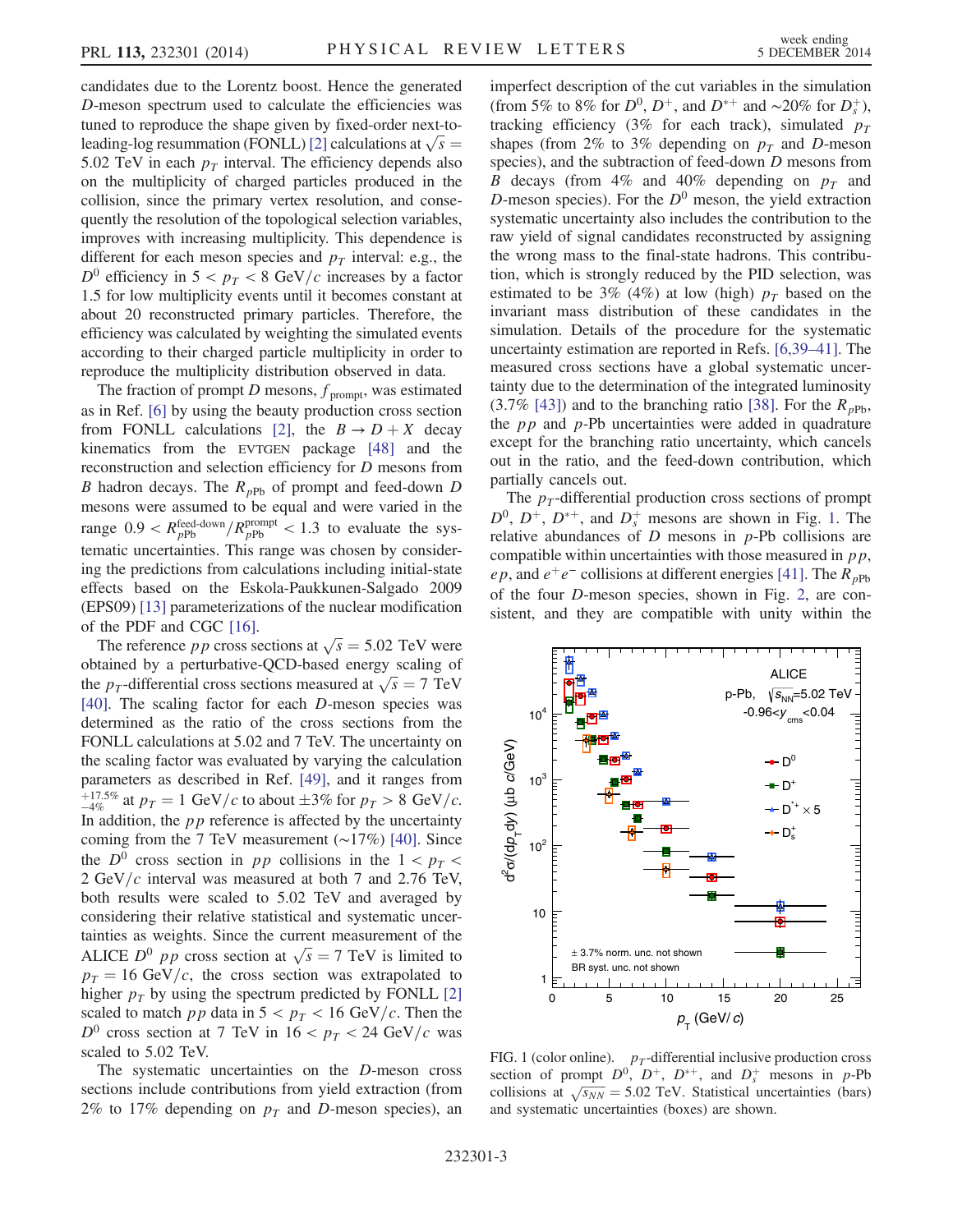<span id="page-3-0"></span>

FIG. 2 (color online).  $R_{pPb}$  as a function of  $p_T$  for prompt  $D^0$ ,  $D^+$ ,  $D^{*+}$ , and  $D_s^+$  mesons in p-Pb collisions at  $\sqrt{s_{NN}} = 5.02$  TeV. Statistical (bars), systematic (empty boxes), and normalization (full box) uncertainties are shown.

uncertainties in the measured  $p_T$  range. D-meson production in p-Pb collisions is consistent within statistical and systematic uncertainties with the binary collision scaling of the production in  $pp$  collisions. Moreover, within the uncertainties, the  $D_s^+$  nuclear modification factor is compatible with that of nonstrange  $D$  mesons. The average of the  $R_{pPb}$  of  $D^0$ ,  $D^+$ , and  $D^{*+}$  in the  $p_T$  range  $1 < p_T <$ 24 GeV/ $c$  was calculated by using the relative statistical uncertainties as weights. The systematic error on the average was calculated by propagating the uncertainties through the weighted average, where the contributions from tracking efficiency, B feed-down correction, and scaling of the pp reference were taken as fully correlated among the three species. Figure [3](#page-3-1) shows the average  $R_{pPb}$  compared to theoretical calculations. Predictions based either on nextto-leading order (NLO) pQCD calculations (Mangano, Nason, and Ridolfi (MNR) [\[50\]\)](#page-5-28) of D-meson production, including the EPS09 [\[13\]](#page-5-4) nuclear modification of the CTEQ6M PDF [\[51\]](#page-5-29), or on calculations based on the color glass condensate [\[16\]](#page-5-5) can describe the measurement by considering only initial-state effects. Data are also well described by calculations which include cold-nuclear-matter energy loss, nuclear shadowing, and  $k<sub>T</sub>$  broadening [\[9\]](#page-5-30). The possible effects due to the formation of a hydrodynamically expanding medium as calculated in Ref. [\[35\]](#page-5-14) are expected to be small in minimum-bias collisions at LHC energies. The present uncertainties of the measurement do not allow any sensitivity to this effect. In Fig. [4](#page-4-2), the average  $R_{AA}$  of prompt D mesons in central (0–20%) and in semiperipheral (40%–80%) Pb-Pb collisions at  $\sqrt{s_{NN}} = 2.76 \text{ TeV}$  [\[6\]](#page-5-1) is reported along with the average  $R_{pPb}$  of prompt D mesons in p-Pb collisions at  $\sqrt{s_{NN}} = 5.02 \text{ TeV}$ , showing that cold-nuclear-matter effects are smaller than the uncertainties for  $p<sub>T</sub> \gtrsim 3$  GeV/c. In addition, as reported in Ref. [\[6\]](#page-5-1), the same EPS09 nuclear PDF parametrization that describes the D-meson  $R_{pPb}$  results predicts small initialstate effects (less than 10% for  $p_T > 5$  GeV/c) for Pb-Pb collisions. As a consequence, the suppression observed in central Pb-Pb collisions for  $p_T \gtrsim 2 \text{ GeV}/c$  is predominantly induced by final-state effects, e.g., the charm energy loss in the medium [7–[10\]](#page-5-2).

<span id="page-3-1"></span>

FIG. 3 (color online). Average  $R_{pPb}$  of prompt  $D^0$ ,  $D^+$ , and  $D^{*+}$  mesons as a function of  $p_T$  compared to model calculations. Statistical (bars), systematic (empty boxes), and normalization (full box) uncertainties are shown.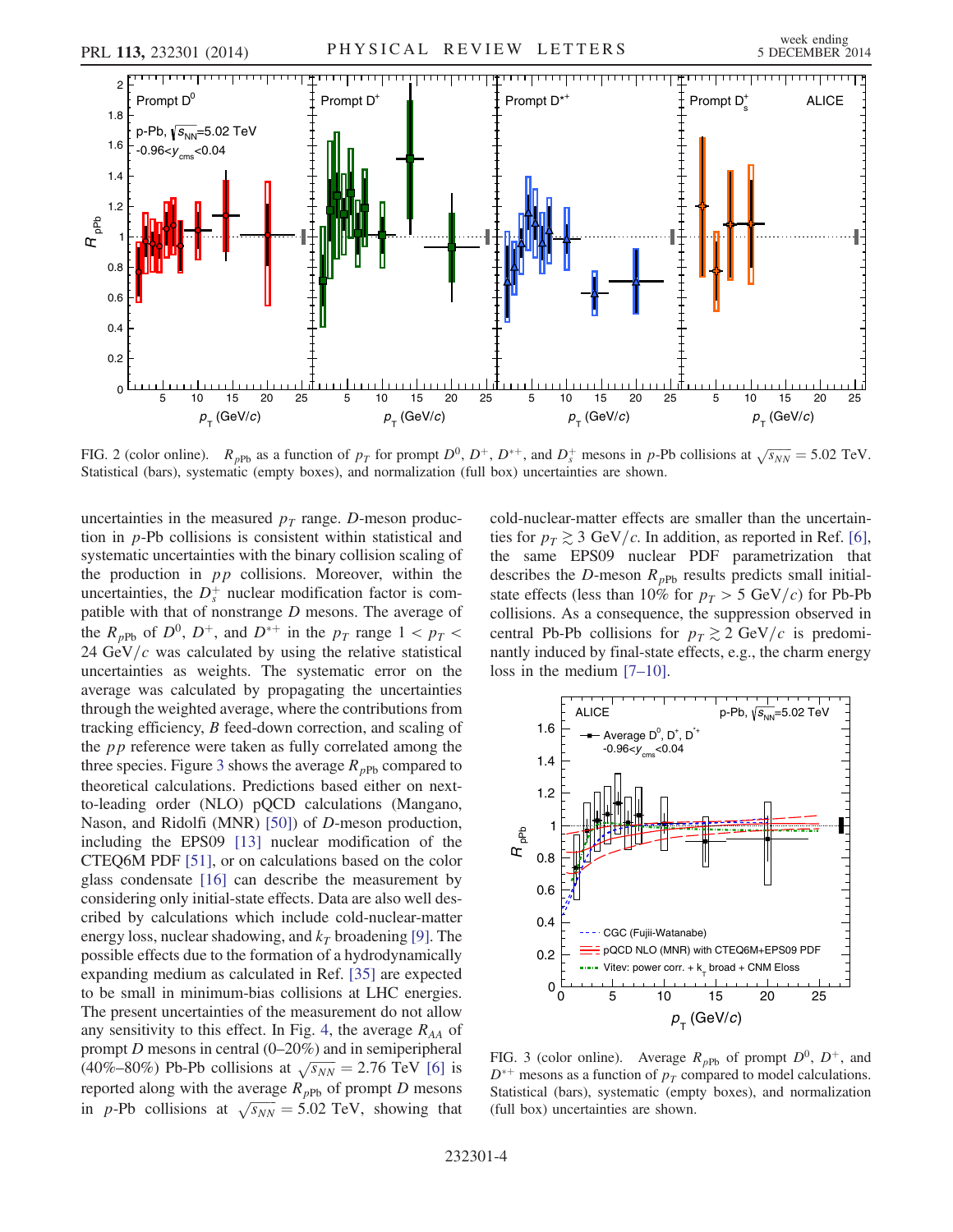<span id="page-4-2"></span>

FIG. 4 (color online). Average  $R_{pPb}$  of prompt  $D^0$ ,  $D^+$ , and  $D^{*+}$ mesons as a function of  $p_T$  compared to D-meson  $R_{AA}$  in the 20% most central and in the 40%–80% Pb-Pb collisions at  $\sqrt{s_{NN}} =$ 2.76 TeV from Ref. [\[6\]](#page-5-1). Statistical (bars), systematic (empty boxes), and normalization (full boxes) uncertainties are shown.

In summary, we reported the measurement of the D-meson cross section and nuclear modification factor in p-Pb collisions at  $\sqrt{s_{NN}} = 5.02$  TeV. The latter is consistent within uncertainties of about 15%–20% with unity and is compatible with theoretical calculations including gluon saturation. Thus, the suppression of  $D$  mesons with  $p<sub>T</sub> \gtrsim 2 \text{ GeV}/c$  observed in Pb-Pb collisions cannot be explained in terms of initial-state effects but is due to strong final-state effects induced by hot partonic matter.

The ALICE Collaboration thanks all its engineers and technicians for their invaluable contributions to the construction of the experiment and the CERN accelerator teams for the outstanding performance of the LHC complex. The ALICE Collaboration thanks M. Cacciari for providing the pQCD predictions used for the feed-down correction and the energy scaling and I. Vitev, H. Fujii, and K. Watanabe for making available their predictions for the nuclear modification factor. The ALICE Collaboration gratefully acknowledges the resources and support provided by all Grid centers and the Worldwide LHC Computing Grid (WLCG) Collaboration. The ALICE Collaboration acknowledges the following funding agencies for their support in building and running the ALICE detector: State Committee of Science, World Federation of Scientists (WFS), and Swiss Fonds Kidagan, Armenia; Conselho Nacional de Desenvolvimento Científico e Tecnológico (CNPq), Financiadora de Estudos e Projetos (FINEP), and Fundação de Amparo á Pesquisa do Estado de São Paulo (FAPESP); National Natural Science Foundation of China (NSFC), the Chinese Ministry of Education (CMOE), and the Ministry of Science and Technology of China (MSTC); Ministry of Education and Youth of the Czech Republic; Danish Natural Science Research Council, the Carlsberg Foundation, and the Danish National Research Foundation; the European Research Council under the European Community's Seventh Framework Program; Helsinki Institute of Physics and the Academy of Finland; French CNRS-IN2P3, the "Region Pays de Loire," "Region Alsace," "Region Auvergne," and CEA, France; German BMBF and the Helmholtz Association; General Secretariat for Research and Technology, Ministry of Development, Greece; Hungarian OTKA and National Office for Research and Technology (NKTH); Department of Atomic Energy and Department of Science and Technology of the Government of India; Istituto Nazionale di Fisica Nucleare (INFN) and Centro Fermi— Museo Storico della Fisica e Centro Studi e Ricerche "Enrico Fermi," Italy; MEXT Grant-in-Aid for Specially Promoted Research, Japan; Joint Institute for Nuclear Research, Dubna, Russia; National Research Foundation of Korea (NRF); CONACYT, DGAPA, México, ALFA-EC, and the EPLANET Program (European Particle Physics Latin American Network); Stichting voor Fundamenteel Onderzoek der Materie (FOM) and the Nederlandse Organisatie voor Wetenschappelijk Onderzoek (NWO), Netherlands; Research Council of Norway (NFR); Polish Ministry of Science and Higher Education, National Science Centre, Poland; Ministry of National Education/Institute for Atomic Physics and CNCS-UEFISCDI, Romania; Ministry of Education and Science of Russian Federation, Russian Academy of Sciences, Russian Federal Agency of Atomic Energy, Russian Federal Agency for Science and Innovations, and the Russian Foundation for Basic Research; Ministry of Education of Slovakia; Department of Science and Technology, South Africa; CIEMAT, EELA, Ministerio de Economía y Competitividad (MINECO) of Spain; Xunta de Galicia (Consellería de Educación), CEADEN, Cubaenergía, Cuba, and IAEA (International Atomic Energy Agency); Swedish Research Council (VR) and Knut and Alice Wallenberg Foundation (KAW); Ukraine Ministry of Education and Science; United Kingdom Science and Technology Facilities Council (STFC); the United States Department of Energy, the United States National Science Foundation, the State of Texas, and the State of Ohio.

<span id="page-4-0"></span><sup>[1]</sup> B. A. Kniehl, G. Kramer, I. Schienbein, and H. Spiesberger, Phys. Rev. Lett. 96[, 012001 \(2006\);](http://dx.doi.org/10.1103/PhysRevLett.96.012001) [Eur. Phys. J. C](http://dx.doi.org/10.1140/epjc/s10052-012-2082-2) 72, 2082 [\(2012\).](http://dx.doi.org/10.1140/epjc/s10052-012-2082-2)

<span id="page-4-1"></span><sup>[2]</sup> M. Cacciari, M. Greco, and P. Nason, [J. High Energy Phys.](http://dx.doi.org/10.1088/1126-6708/1998/05/007) [05 \(1998\) 007;](http://dx.doi.org/10.1088/1126-6708/1998/05/007) M. Cacciari and P. Nason, [J. High Energy](http://dx.doi.org/10.1088/1126-6708/2003/09/006) [Phys. 09 \(2003\) 006;](http://dx.doi.org/10.1088/1126-6708/2003/09/006) M. Cacciari, S. Frixione, N. Houdeau, M. L. Mangano, P. Nason, and G. Ridolfi, [J. High Energy](http://dx.doi.org/10.1007/JHEP10(2012)137) [Phys. 10 \(2012\) 137.](http://dx.doi.org/10.1007/JHEP10(2012)137)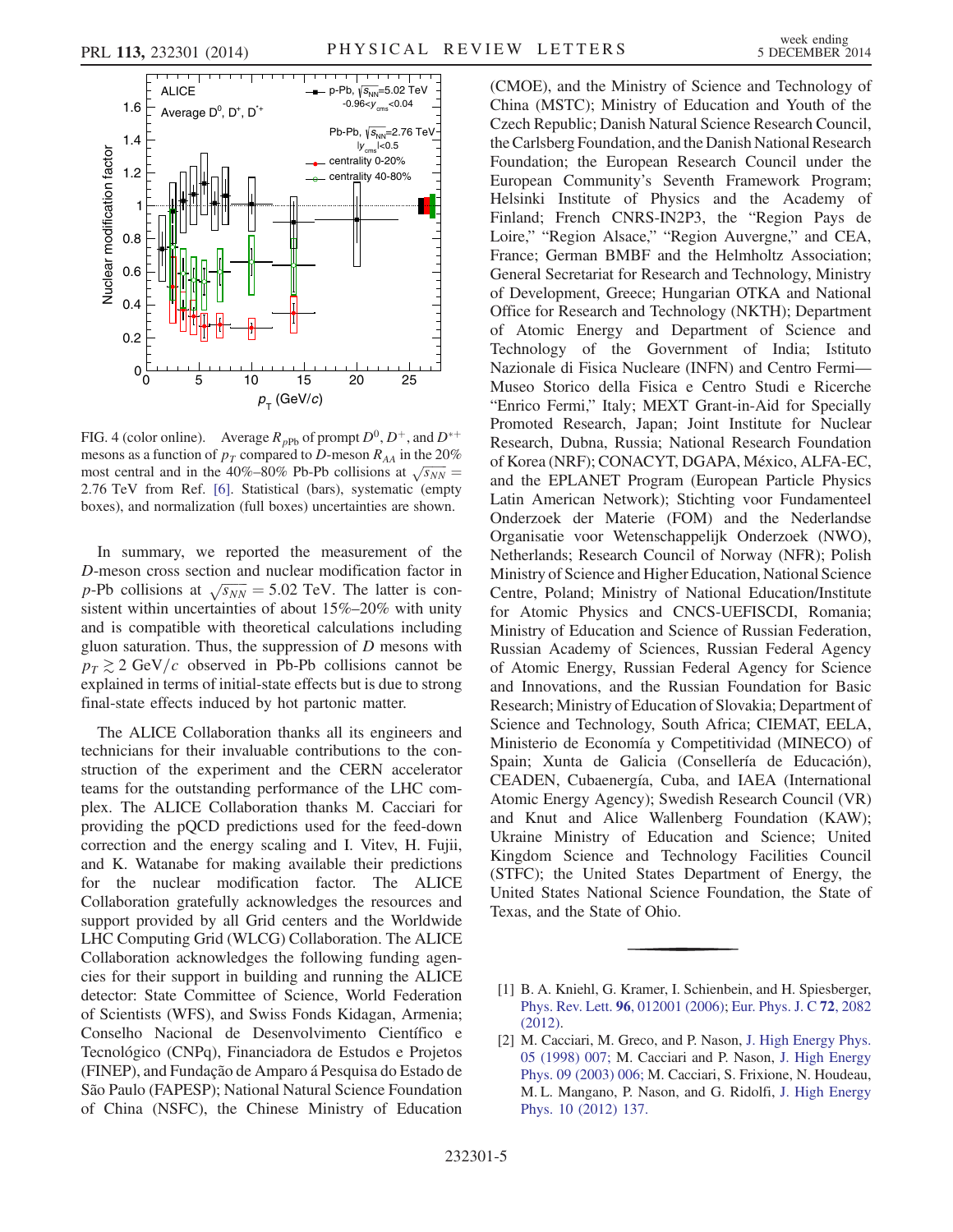- [3] R. Maciula and A. Szczurek, [Phys. Rev. D](http://dx.doi.org/10.1103/PhysRevD.87.094022) 87, 094022 [\(2013\).](http://dx.doi.org/10.1103/PhysRevD.87.094022)
- <span id="page-5-0"></span>[4] J. Adams et al. (STAR Collaboration), [Nucl. Phys.](http://dx.doi.org/10.1016/j.nuclphysa.2005.03.085) A757, [102 \(2005\)](http://dx.doi.org/10.1016/j.nuclphysa.2005.03.085); B. B. Back et al. (PHOBOS Collaboration), [Nucl. Phys.](http://dx.doi.org/10.1016/j.nuclphysa.2005.03.084) A757, 28 (2005); K. Adcox et al. (PHENIX Collaboration), Nucl. Phys. A757[, 184 \(2005\)](http://dx.doi.org/10.1016/j.nuclphysa.2005.03.086); I. Arsene et al. (BRAHMS Collaboration), [Nucl. Phys.](http://dx.doi.org/10.1016/j.nuclphysa.2005.02.130) A757, 1 (2005).
- [5] K. Aamodt et al. (ALICE Collaboration), [Phys. Rev. Lett.](http://dx.doi.org/10.1103/PhysRevLett.105.252302) 105[, 252302 \(2010\);](http://dx.doi.org/10.1103/PhysRevLett.105.252302) [Phys. Lett. B](http://dx.doi.org/10.1016/j.physletb.2010.12.020) 696, 30 (2011); G. Aad et al. (ATLAS Collaboration), [Phys. Rev. Lett.](http://dx.doi.org/10.1103/PhysRevLett.105.252303) 105[, 252303 \(2010\).](http://dx.doi.org/10.1103/PhysRevLett.105.252303)
- <span id="page-5-1"></span>[6] B. Abelev et al. (ALICE Collaboration), [J. High Energy](http://dx.doi.org/10.1007/JHEP09(2012)112) [Phys. 09 \(2012\) 112.](http://dx.doi.org/10.1007/JHEP09(2012)112)
- <span id="page-5-2"></span>[7] J. Uphoff, O. Fochler, Z. Xu, and C. Greiner, [Phys. Lett. B](http://dx.doi.org/10.1016/j.physletb.2012.09.069) 717[, 430 \(2012\)](http://dx.doi.org/10.1016/j.physletb.2012.09.069).
- [8] S. Wicks, W. A. Horowitz, M. Djordjevic, and M. Gyulassy, Nucl. Phys. A784[, 426 \(2007\)](http://dx.doi.org/10.1016/j.nuclphysa.2006.12.048); W. A. Horowitz, [AIP Conf.](http://dx.doi.org/10.1063/1.3700710) Proc. 1441[, 889 \(2012\)](http://dx.doi.org/10.1063/1.3700710).
- <span id="page-5-30"></span>[9] R. Sharma, I. Vitev, and B.-W. Zhang, [Phys. Rev. C](http://dx.doi.org/10.1103/PhysRevC.80.054902) 80, [054902 \(2009\).](http://dx.doi.org/10.1103/PhysRevC.80.054902)
- [10] M. He, R. J. Fries, and R. Rapp, [arXiv:1401.3817.](http://arXiv.org/abs/1401.3817)
- <span id="page-5-3"></span>[11] M. Arneodo, Phys. Rep. **240**[, 301 \(1994\)](http://dx.doi.org/10.1016/0370-1573(94)90048-5).
- [12] S. Malace, D. Gaskell, D. W. Higinbotham, and I. Cloet, [Int.](http://dx.doi.org/10.1142/S0218301314300136) J. Mod. Phys. E 23[, 1430013 \(2014\).](http://dx.doi.org/10.1142/S0218301314300136)
- <span id="page-5-4"></span>[13] K. Eskola, H. Paukkunen, and C. Salgado, [J. High Energy](http://dx.doi.org/10.1088/1126-6708/2009/04/065) [Phys. 04 \(2009\) 065.](http://dx.doi.org/10.1088/1126-6708/2009/04/065)
- [14] D. de Florian and R. Sassot, *Phys. Rev. D* 69[, 074028 \(2004\).](http://dx.doi.org/10.1103/PhysRevD.69.074028)
- [15] M. Hirai, S. Kumano, and T. H. Nagai, [Phys. Rev. C](http://dx.doi.org/10.1103/PhysRevC.76.065207) 76, [065207 \(2007\).](http://dx.doi.org/10.1103/PhysRevC.76.065207)
- <span id="page-5-5"></span>[16] H. Fujii and K. Watanabe, [Nucl. Phys.](http://dx.doi.org/10.1016/j.nuclphysa.2013.10.006) A920, 78 (2013).
- [17] P. Tribedy and R. Venugopalan, [Phys. Lett. B](http://dx.doi.org/10.1016/j.physletb.2012.02.047) 710, 125 [\(2012\).](http://dx.doi.org/10.1016/j.physletb.2012.02.047)
- [18] J. L. Albacete, A. Dumitru, H. Fujii, and Y. Nara, [Nucl.](http://dx.doi.org/10.1016/j.nuclphysa.2012.09.012) Phys. A897[, 1 \(2013\).](http://dx.doi.org/10.1016/j.nuclphysa.2012.09.012)
- [19] A. H. Rezaeian, Phys. Lett. B 718[, 1058 \(2013\).](http://dx.doi.org/10.1016/j.physletb.2012.11.066)
- <span id="page-5-6"></span>[20] I. Vitev, Phys. Rev. C **75**[, 064906 \(2007\)](http://dx.doi.org/10.1103/PhysRevC.75.064906).
- <span id="page-5-7"></span>[21] M. Lev and B. Petersson, Z. Phys. C 21[, 155 \(1983\).](http://dx.doi.org/10.1007/BF01648792)
- [22] X. N. Wang, Phys. Rev. C **61**[, 064910 \(2000\)](http://dx.doi.org/10.1103/PhysRevC.61.064910).
- [23] B. Z. Kopeliovich, J. Nemchik, A. Schafer, and A. V. Tarasov, Phys. Rev. Lett. 88[, 232303 \(2002\).](http://dx.doi.org/10.1103/PhysRevLett.88.232303)
- <span id="page-5-8"></span>[24] F. Arleo, S. Peigne, and T. Sami, [Phys. Rev. D](http://dx.doi.org/10.1103/PhysRevD.83.114036) 83, 114036 [\(2011\).](http://dx.doi.org/10.1103/PhysRevD.83.114036)
- <span id="page-5-9"></span>[25] S. Chatrchyan et al. (CMS Collaboration), [Phys. Lett. B](http://dx.doi.org/10.1016/j.physletb.2012.11.025) 718[, 795 \(2013\)](http://dx.doi.org/10.1016/j.physletb.2012.11.025).
- [26] B. Abelev et al. (ALICE Collaboration), [Phys. Lett. B](http://dx.doi.org/10.1016/j.physletb.2013.01.012) 719, [29 \(2013\).](http://dx.doi.org/10.1016/j.physletb.2013.01.012)
- [27] B. Abelev et al. (ALICE Collaboration), [Phys. Lett. B](http://dx.doi.org/10.1016/j.physletb.2013.08.024) 726, [164 \(2013\)](http://dx.doi.org/10.1016/j.physletb.2013.08.024).
- [28] G. Aad et al. (ATLAS Collaboration), [Phys. Rev. Lett.](http://dx.doi.org/10.1103/PhysRevLett.110.182302) 110, [182302 \(2013\).](http://dx.doi.org/10.1103/PhysRevLett.110.182302)
- <span id="page-5-10"></span>[29] S. Adler et al. (PHENIX Collaboration), [Phys. Rev. C](http://dx.doi.org/10.1103/PhysRevC.74.024904) 74, [024904 \(2006\).](http://dx.doi.org/10.1103/PhysRevC.74.024904)
- <span id="page-5-11"></span>[30] A. Adare et al. (PHENIX Collaboration), [Phys. Rev. Lett.](http://dx.doi.org/10.1103/PhysRevLett.111.202301) 111[, 202301 \(2013\).](http://dx.doi.org/10.1103/PhysRevLett.111.202301)
- <span id="page-5-12"></span>[31] B. B. Abelev et al. (ALICE Collaboration), [arXiv:1405.3796.](http://arXiv.org/abs/1405.3796)
- <span id="page-5-13"></span>[32] A. Adare et al. (PHENIX Collaboration), [Phys. Rev. Lett.](http://dx.doi.org/10.1103/PhysRevLett.109.242301) 109[, 242301 \(2012\).](http://dx.doi.org/10.1103/PhysRevLett.109.242301)
- <span id="page-5-15"></span>[33] A. Adare et al. (PHENIX Collaboration), [Phys. Rev. Lett.](http://dx.doi.org/10.1103/PhysRevLett.112.252301) 112[, 252301 \(2014\).](http://dx.doi.org/10.1103/PhysRevLett.112.252301)
- [34] J. Adams et al. (STAR Collaboration), [Phys. Rev. Lett.](http://dx.doi.org/10.1103/PhysRevLett.94.062301) 94, [062301 \(2005\).](http://dx.doi.org/10.1103/PhysRevLett.94.062301)
- <span id="page-5-14"></span>[35] A. M. Sickles, [Phys. Lett. B](http://dx.doi.org/10.1016/j.physletb.2014.02.013) 731, 51 (2014).
- <span id="page-5-16"></span>[36] K. Aamodt et al. (ALICE Collaboration), JINST 3[, S08002](http://dx.doi.org/10.1088/1748-0221/3/08/S08002) [\(2008\).](http://dx.doi.org/10.1088/1748-0221/3/08/S08002)
- [37] B. Abelev et al. (ALICE Collaboration), [Int. J. Mod. Phys.](http://dx.doi.org/10.1142/S0217751X14300440) A 29[, 1430044 \(2014\).](http://dx.doi.org/10.1142/S0217751X14300440)
- <span id="page-5-17"></span>[38] J. Beringer et al. (Particle Data Group), [Phys. Rev. D](http://dx.doi.org/10.1103/PhysRevD.86.010001) 86, [010001 \(2012\).](http://dx.doi.org/10.1103/PhysRevD.86.010001)
- [39] B. Abelev et al. (ALICE Collaboration), [J. High Energy](http://dx.doi.org/10.1007/JHEP07(2012)191) [Phys. 07 \(2012\) 191.](http://dx.doi.org/10.1007/JHEP07(2012)191)
- <span id="page-5-25"></span>[40] B. Abelev et al. (ALICE Collaboration), [J. High Energy](http://dx.doi.org/10.1007/JHEP01(2012)128) [Phys. 01 \(2012\) 128.](http://dx.doi.org/10.1007/JHEP01(2012)128)
- <span id="page-5-27"></span>[41] B. Abelev et al. (ALICE Collaboration), [Phys. Lett. B](http://dx.doi.org/10.1016/j.physletb.2012.10.049) 718, [279 \(2012\)](http://dx.doi.org/10.1016/j.physletb.2012.10.049).
- <span id="page-5-18"></span>[42] D. G. d'Enterria, [arXiv:nucl-ex/0302016.](http://arXiv.org/abs/nucl-ex/0302016)
- <span id="page-5-20"></span><span id="page-5-19"></span>[43] B. Abelev et al. (ALICE Collaboration), [arXiv:1405.1849.](http://arXiv.org/abs/1405.1849) [44] X.N. Wang and M. Gyulassy, [Phys. Rev. D](http://dx.doi.org/10.1103/PhysRevD.44.3501) 44, 3501
- [\(1991\).](http://dx.doi.org/10.1103/PhysRevD.44.3501)
- <span id="page-5-21"></span>[45] T. Sjostrand, S. Mrenna, and P. Z. Skands, [J. High Energy](http://dx.doi.org/10.1088/1126-6708/2006/05/026) [Phys. 05 \(2006\) 026.](http://dx.doi.org/10.1088/1126-6708/2006/05/026)
- <span id="page-5-22"></span>[46] P. Z. Skands, Phys. Rev. D **82**[, 074018 \(2010\)](http://dx.doi.org/10.1103/PhysRevD.82.074018).
- <span id="page-5-23"></span>[47] R. Brun et al., CERN Program Library Long Write-up, CERN Report No. W5013, 1994.
- <span id="page-5-24"></span>[48] D. Lange, [Nucl. Instrum. Methods Phys. Res., Sect. A](http://dx.doi.org/10.1016/S0168-9002(01)00089-4) 462, [152 \(2001\)](http://dx.doi.org/10.1016/S0168-9002(01)00089-4).
- <span id="page-5-26"></span>[49] R. Averbeck, N. Bastid, Z. Conesa del Valle, P. Crochet, A. Dainese, and X. Zhang, [arXiv:1107.3243.](http://arXiv.org/abs/1107.3243)
- <span id="page-5-28"></span>[50] M. Mangano, P. Nason, and G. Ridolfi, [Nucl. Phys.](http://dx.doi.org/10.1016/0550-3213(92)90435-E) **B373**, [295 \(1992\)](http://dx.doi.org/10.1016/0550-3213(92)90435-E).
- <span id="page-5-29"></span>[51] D. Stump, J. Huston, J. Pumplin, W. K. Tung, H. L. Lai, S. Kuhlmann, and J. F. Owens, [J. High Energy Phys. 10](http://dx.doi.org/10.1088/1126-6708/2003/10/046) [\(2003\) 046.](http://dx.doi.org/10.1088/1126-6708/2003/10/046)

B. Abelev,<sup>1</sup> J. Adam,<sup>2</sup> D. Adamová,<sup>3</sup> M. M. Aggarwal,<sup>4</sup> G. Aglieri Rinella,<sup>5</sup> M. Agnello,<sup>6,7</sup> A. Agostinelli,<sup>8</sup> N. Agrawal,<sup>9</sup> Z. Ahammed,<sup>10</sup> N. Ahmad,<sup>11</sup> I. Ahmed,<sup>12</sup> S. U. Ahn,<sup>13</sup> S. A. Ahn,<sup>13</sup> I. Aimo,<sup>6,7</sup> S. Aiola,<sup>14</sup> M. Ajaz,<sup>12</sup> A. Akindinov,<sup>15</sup>

S. N. Alam,  $^{10}$  D. Aleksandrov,  $^{16}$  B. Alessandro,  $^{6}$  D. Alexandre,  $^{17}$  A. Alici,  $^{18,19}$  A. Alkin,  $^{20}$  J. Alme,  $^{21}$  T. Alt,  $^{22}$ 

S. Altinpinar,<sup>23</sup> I. Altsybeev,<sup>24</sup> C. Alves Garcia Prado,<sup>25</sup> C. Andrei,<sup>26</sup> A. Andronic,<sup>27</sup> V. Anguelov,<sup>28</sup> J. Anielski,<sup>29</sup>

T. Antičić,<sup>30</sup> F. Antinori,<sup>31</sup> P. Antonioli,<sup>19</sup> L. Aphecetche,<sup>32</sup> H. Appelshäuser,<sup>33</sup> S. Arcelli,<sup>8</sup> N. Armesto,<sup>34</sup> R. Arnaldi,<sup>6</sup> T. Aronsson,<sup>14</sup> I. C. Arsene,<sup>27,35</sup> M. Arslandok,<sup>33</sup> A. Augustinus,<sup>5</sup> R. Averbeck,<sup>27</sup> T. C. Awes,<sup>36</sup> M. D. Azmi,<sup>11,37</sup> M. Bach,<sup>22</sup> A. Badalà,<sup>38</sup> Y. W. Baek,<sup>39,40</sup> S. Bagnasco,<sup>6</sup> R. Bailhache,<sup>33</sup> R. Bala,<sup>41</sup> A. Baldisseri,<sup>42</sup> F. Baltasar Dos Santos Pedrosa,<sup>5</sup>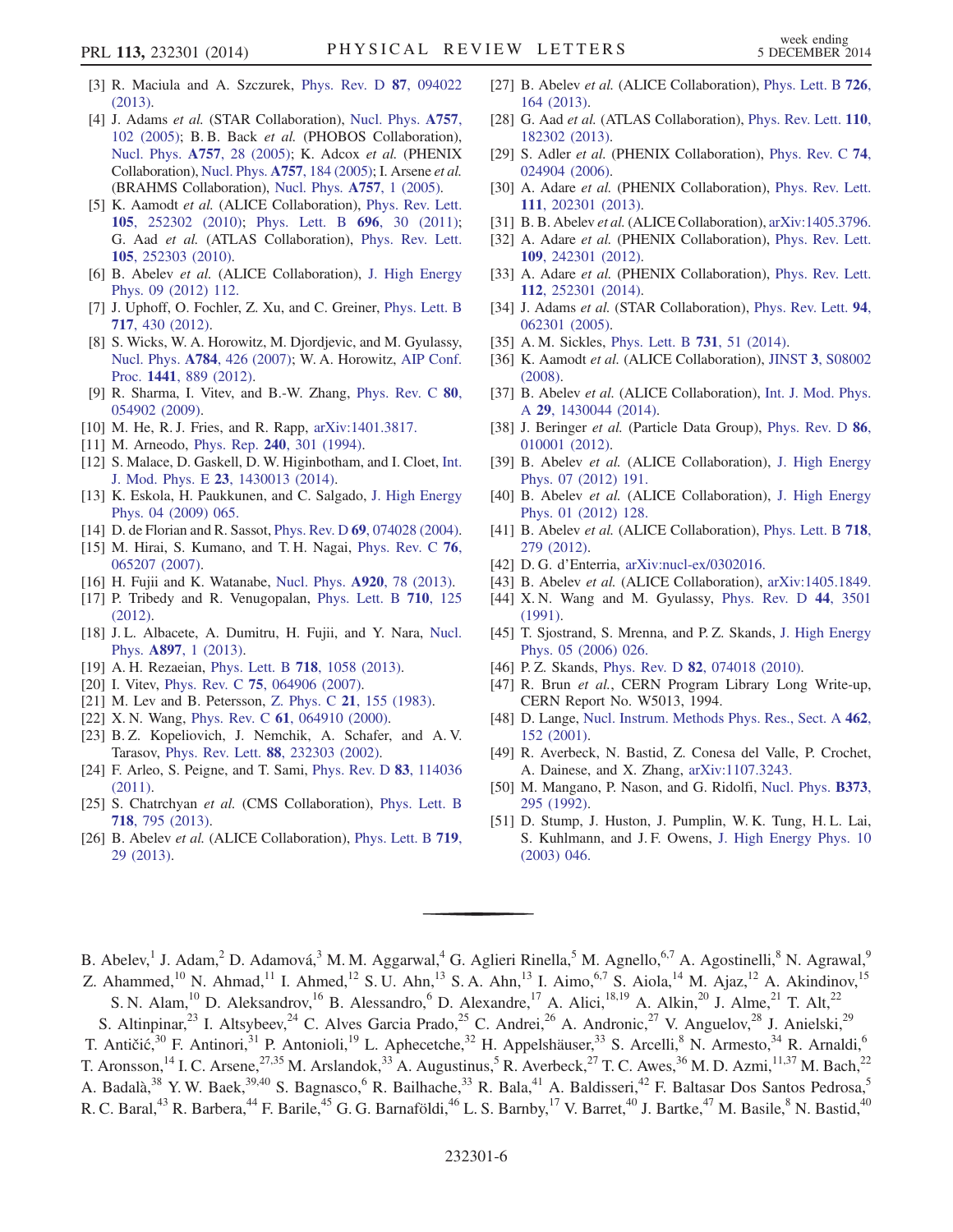<span id="page-6-0"></span>S. Basu,<sup>10</sup> B. Bathen,<sup>29</sup> G. Batigne,<sup>32</sup> B. Batyunya,<sup>48</sup> P. C. Batzing,<sup>35</sup> C. Baumann,<sup>33</sup> I. G. Bearden,<sup>49</sup> H. Beck,<sup>33</sup> C. Bedda,<sup>7</sup> N. K. Behera, <sup>9</sup> I. Belikov,<sup>50</sup> F. Bellini, <sup>8</sup> R. Bellwied,<sup>51</sup> E. Belmont-Moreno,<sup>52</sup> R. Belmont III,<sup>53</sup> V. Belyaev,<sup>54</sup> G. Bencedi,<sup>46</sup> S. Beole,<sup>55</sup> I. Berceanu,<sup>26</sup> A. Bercuci,<sup>26</sup> Y. Berdnikov,<sup>56,57</sup> D. Berenyi,<sup>46</sup> M. E. Berger,<sup>58</sup> R. A. Bertens,<sup>59</sup> D. Berzano,<sup>55</sup> L. Betev,<sup>5</sup> A. Bhasin,<sup>41</sup> I. R. Bhat,<sup>41</sup> A. K. Bhati,<sup>4</sup> B. Bhattacharjee,<sup>60</sup> J. Bhom,<sup>61</sup> L. Bianchi,<sup>55</sup> N. Bianchi,<sup>62</sup> C. Bianchin,<sup>59</sup> J. Bielčík,<sup>2</sup> J. Bielčíková,<sup>3</sup> A. Bilandzic,<sup>49</sup> S. Bjelogrlic,<sup>59</sup> F. Blanco,<sup>63</sup> D. Blau,<sup>16</sup> C. Blume,<sup>33</sup> F. Bock,<sup>64,28</sup> A. Bogdanov,<sup>54</sup> H. Bøggild,<sup>49</sup> M. Bogolyubsky,<sup>65</sup> F. V. Böhmer,<sup>58</sup> L. Boldizsár,<sup>46</sup> M. Bombara,<sup>66</sup> J. Book,<sup>33</sup> H. Borel,<sup>42</sup> A. Borissov,<sup>53,67</sup> F. Bossú,<sup>68</sup> M. Botje,<sup>69</sup> E. Botta,<sup>55</sup> S. Böttger,<sup>70</sup> P. Braun-Munzinger,<sup>27</sup> M. Bregant,<sup>25</sup> T. Breitner,<sup>70</sup> T. A. Broker,<sup>33</sup> T. A. Browning,<sup>71</sup> M. Broz,<sup>2</sup> E. Bruna,<sup>6</sup> G. E. Bruno,<sup>45</sup> D. Budnikov,<sup>72</sup> H. Buesching,<sup>33</sup> S. Bufalino,<sup>6</sup> P. Buncic,<sup>5</sup> O. Busch,<sup>28</sup> Z. Buthelezi,<sup>68</sup> D. Caffarri,<sup>5,73</sup> X. Cai,<sup>74</sup> H. Caines,<sup>14</sup> L. Calero Diaz,<sup>62</sup> A. Caliva,<sup>59</sup> E. Calvo Villar,<sup>75</sup> P. Camerini,<sup>76</sup> F. Carena,<sup>5</sup> W. Carena,<sup>5</sup> J. Castillo Castellanos,<sup>42</sup> E. A. R. Casula,<sup>77</sup> V. Catanescu,<sup>26</sup> C. Cavicchioli,<sup>5</sup> C. Ceballos Sanchez,<sup>78</sup> J. Cepila,<sup>2</sup> P. Cerello,<sup>6</sup> B. Chang,<sup>79</sup> S. Chapeland,<sup>5</sup> J. L. Charvet,<sup>42</sup> S. Chattopadhyay,<sup>10</sup> S. Chattopadhyay,<sup>80</sup> V. Chelnokov,<sup>20</sup> M. Cherney, <sup>81</sup> C. Cheshkov, <sup>82</sup> B. Cheynis, <sup>82</sup> V. Chibante Barroso, <sup>5</sup> D. D. Chinellato, <sup>83,51</sup> P. Chochula, <sup>5</sup> M. Chojnacki, <sup>49</sup> S. Choudhury,<sup>10</sup> P. Christakoglou,<sup>69</sup> C. H. Christensen,<sup>49</sup> P. Christiansen,<sup>84</sup> T. Chujo,<sup>61</sup> S. U. Chung,<sup>67</sup> C. Cicalo,<sup>85</sup> L. Cifarelli, <sup>8,18</sup> F. Cindolo, <sup>19</sup> J. Cleymans, <sup>37</sup> F. Colamaria, <sup>45</sup> D. Colella, <sup>45</sup> A. Collu, <sup>77</sup> M. Colocci, <sup>8</sup> G. Conesa Balbastre, <sup>86</sup> Z. Conesa del Valle,<sup>87</sup> M. E. Connors,<sup>14</sup> J. G. Contreras,<sup>88,2</sup> T. M. Cormier,<sup>36,53</sup> Y. Corrales Morales,<sup>55</sup> P. Cortese,<sup>89</sup> I. Cortés Maldonado, <sup>90</sup> M. R. Cosentino, <sup>25</sup> F. Costa, <sup>5</sup> P. Crochet, <sup>40</sup> R. Cruz Albino, <sup>88</sup> E. Cuautle, <sup>91</sup> L. Cunqueiro, <sup>62,5</sup> A. Dainese,  $31$  R. Dang,  $74$  A. Danu,  $92$  D. Das,  $80$  I. Das,  $87$  K. Das,  $80$  S. Das,  $93$  A. Dash,  $83$  S. Dash,  $9$  S. De,  $10$  H. Delagrange,  $32.7$ A. Deloff, <sup>94</sup> E. Dénes, <sup>46</sup> G. D'Erasmo, <sup>45</sup> A. De Caro, <sup>95,18</sup> G. de Cataldo, <sup>96</sup> J. de Cuveland, <sup>22</sup> A. De Falco, <sup>77</sup> D. De Gruttola,  $^{95,18}$  N. De Marco,  $^6$  S. De Pasquale,  $^{95}$  R. de Rooij,  $^{59}$  M. A. Diaz Corchero,  $^{63}$  T. Dietel,  $^{29,37}$  P. Dillenseger,  $^{33}$ R. Divià,<sup>5</sup> D. Di Bari,<sup>45</sup> S. Di Liberto,<sup>97</sup> A. Di Mauro,<sup>5</sup> P. Di Nezza,<sup>62</sup> Ø. Djuvsland,<sup>23</sup> A. Dobrin,<sup>59</sup> T. Dobrowolski,<sup>94</sup> D. Domenicis Gimenez,<sup>25</sup> B. Dönigus,<sup>33</sup> O. Dordic,<sup>35</sup> S. Dørheim,<sup>58</sup> A. K. Dubey,<sup>10</sup> A. Dubla,<sup>59</sup> L. Ducroux,<sup>82</sup> P. Dupieux,<sup>40</sup> A. K. Dutta Majumdar,  $80$  T. E. Hilden,  $98$  R. J. Ehlers,  $14$  D. Elia,  $96$  H. Engel,  $70$  B. Erazmus,  $5.32$  H. A. Erdal,  $21$  D. Eschweiler,  $22$ B. Espagnon, <sup>87</sup> M. Esposito, 5<sup>5</sup> M. Estienne, <sup>32</sup> S. Esumi, <sup>61</sup> D. Evans, <sup>17</sup> S. Evdokimov, <sup>65</sup> D. Fabris, <sup>31</sup> J. Faivre, <sup>86</sup> D. Falchieri, <sup>8</sup> A. Fantoni,  $^{62}$  M. Fasel,  $^{28}$  D. Fehlker,  $^{23}$  L. Feldkamp,  $^{29}$  D. Felea,  $^{92}$  A. Feliciello,  $^{6}$  G. Feofilov,  $^{24}$  J. Ferencei,  $^{3}$ A. Fernández Téllez, <sup>90</sup> E. G. Ferreiro, <sup>34</sup> A. Ferretti, <sup>55</sup> A. Festanti, <sup>73</sup> J. Figiel, <sup>47</sup> M. A. S. Figueredo, <sup>99</sup> S. Filchagin, <sup>72</sup> D. Finogeev,<sup>100</sup> F. M. Fionda,<sup>45</sup> E. M. Fiore,<sup>45</sup> E. Floratos,<sup>101</sup> M. Floris,<sup>5</sup> S. Foertsch,<sup>68</sup> P. Foka,<sup>27</sup> S. Fokin,<sup>16</sup> E. Fragiacomo,<sup>102</sup> A. Francescon,<sup>5,73</sup> U. Frankenfeld,<sup>27</sup> U. Fuchs,<sup>5</sup> C. Furget,<sup>86</sup> M. Fusco Girard,<sup>95</sup> J. J. Gaardhøje,<sup>49</sup> M. Gagliardi,<sup>55</sup> A. M. Gago,<sup>75</sup> M. Gallio,<sup>55</sup> D. R. Gangadharan,<sup>103,64</sup> P. Ganoti,<sup>36,101</sup> C. Garabatos,<sup>27</sup> E. Garcia-Solis,<sup>104</sup> C. Gargiulo,<sup>5</sup> I. Garishvili,<sup>1</sup> J. Gerhard,<sup>22</sup> M. Germain,<sup>32</sup> A. Gheata,<sup>5</sup> M. Gheata,<sup>5,92</sup> B. Ghidini,<sup>45</sup> P. Ghosh,<sup>10</sup> S. K. Ghosh,<sup>93</sup> P. Gianotti,<sup>62</sup> P. Giubellino,<sup>5</sup> E. Gladysz-Dziadus,<sup>47</sup> P. Glässel,<sup>28</sup> A. Gomez Ramirez,<sup>70</sup> P. González-Zamora,<sup>63</sup> S. Gorbunov,<sup>22</sup> L. Görlich,<sup>47</sup> S. Gotovac,<sup>105</sup> L. K. Graczykowski,<sup>106</sup> A. Grelli,<sup>59</sup> A. Grigoras,<sup>5</sup> C. Grigoras,<sup>5</sup> V. Grigoriev,<sup>54</sup> A. Grigoryan,<sup>107</sup> S. Grigoryan,<sup>48</sup> B. Grinyov,<sup>20</sup> N. Grion,<sup>102</sup> J. F. Grosse-Oetringhaus,<sup>5</sup> J.-Y. Grossiord,<sup>82</sup> R. Grosso,<sup>5</sup> F. Guber,<sup>100</sup> R. Guernane,<sup>86</sup> B. Guerzoni,<sup>8</sup> M. Guilbaud,<sup>82</sup> K. Gulbrandsen,<sup>49</sup> H. Gulkanyan,<sup>107</sup> M. Gumbo,<sup>37</sup> T. Gunji,<sup>108</sup> A. Gupta,<sup>41</sup> R. Gupta,<sup>41</sup> K. H. Khan,<sup>12</sup> R. Haake,<sup>29</sup> Ø. Haaland,<sup>23</sup> C. Hadjidakis,<sup>87</sup> M. Haiduc,<sup>92</sup> H. Hamagaki,<sup>108</sup> G. Hamar,<sup>46</sup> L. D. Hanratty,<sup>17</sup> A. Hansen,<sup>49</sup> J. W. Harris,<sup>14</sup> H. Hartmann,<sup>22</sup> A. Harton,<sup>104</sup> D. Hatzifotiadou,<sup>19</sup> S. Hayashi,<sup>108</sup> S. T. Heckel,<sup>33</sup> M. Heide,<sup>29</sup> H. Helstrup,<sup>21</sup> A. Herghelegiu,<sup>26</sup> G. Herrera Corral,<sup>88</sup> B. A. Hess,<sup>109</sup> K. F. Hetland,<sup>21</sup> B. Hippolyte,<sup>50</sup> J. Hladky,<sup>110</sup> P. Hristov,<sup>5</sup> M. Huang,<sup>23</sup> T. J. Humanic,<sup>103</sup> N. Hussain,<sup>60</sup> D. Hutter,<sup>22</sup> D. S. Hwang,<sup>111</sup> R. Ilkaev,<sup>72</sup> I. Ilkiv,<sup>94</sup> M. Inaba,<sup>61</sup> G. M. Innocenti,<sup>55</sup> C. Ionita,<sup>5</sup> M. Ippolitov,<sup>16</sup> M. Irfan,<sup>11</sup> M. Ivanov,<sup>27</sup> V. Ivanov,<sup>57</sup> A. Jachołkowski,<sup>44</sup> P. M. Jacobs,<sup>64</sup> C. Jahnke,<sup>25</sup> H. J. Jang,<sup>13</sup> M. A. Janik,<sup>106</sup> P. H. S. Y. Jayarathna,<sup>51</sup> C. Jena,<sup>73</sup> S. Jena,<sup>51</sup> R. T. Jimenez Bustamante, <sup>91</sup> P. G. Jones, <sup>17</sup> H. Jung, <sup>39</sup> A. Jusko, <sup>17</sup> V. Kadyshevskiy, <sup>48</sup> S. Kalcher, <sup>22</sup> P. Kalinak, <sup>112</sup> A. Kalweit,<sup>5</sup> J. Kamin,<sup>33</sup> J. H. Kang,<sup>113</sup> V. Kaplin,<sup>54</sup> S. Kar,<sup>10</sup> A. Karasu Uysal,<sup>114</sup> O. Karavichev,<sup>100</sup> T. Karavicheva,<sup>100</sup> E. Karpechev,<sup>100</sup> U. Kebschull,<sup>70</sup> R. Keidel,<sup>115</sup> D. L. D. Keijdener,<sup>59</sup> M. M. Khan,<sup>116,11</sup> P. Khan,<sup>80</sup> S. A. Khan,<sup>10</sup> A. Khanzadeev,<sup>57</sup> Y. Kharlov,<sup>65</sup> B. Kileng,<sup>21</sup> B. Kim,<sup>113</sup> D. W. Kim,<sup>13,39</sup> D. J. Kim,<sup>79</sup> J. S. Kim,<sup>39</sup> M. Kim,<sup>39</sup> M. Kim,<sup>113</sup> S. Kim,  $^{111}$  T. Kim,  $^{113}$  S. Kirsch, $^{22}$  I. Kisel, $^{22}$  S. Kiselev,  $^{15}$  A. Kisiel,  $^{106}$  G. Kiss,  $^{46}$  J. L. Klay,  $^{117}$  J. Klein,  $^{28}$  C. Klein-Bösing,  $^{29}$ A. Kluge,<sup>5</sup> M. L. Knichel,<sup>27</sup> A. G. Knospe,<sup>118</sup> C. Kobdaj,<sup>119,5</sup> M. Kofarago,<sup>5</sup> M. K. Köhler,<sup>27</sup> T. Kollegger,<sup>22</sup> A. Kolojvari,<sup>24</sup> V. Kondratiev,  $^{24}$  N. Kondratyeva,  $^{54}$  A. Konevskikh,  $^{100}$  V. Kovalenko,  $^{24}$  M. Kowalski,  $^{47}$  S. Kox,  $^{86}$ G. Koyithatta Meethaleveedu, <sup>9</sup> J. Kral, <sup>79</sup> I. Králik, <sup>112</sup> A. Kravčáková, <sup>66</sup> M. Krelina, <sup>2</sup> M. Kretz, <sup>22</sup> M. Krivda, <sup>17,112</sup> F. Krizek, <sup>3</sup> E. Kryshen,<sup>5</sup> M. Krzewicki,<sup>27,22</sup> V. Kučera,<sup>3</sup> Y. Kucheriaev,<sup>16,[†](#page-10-0)</sup> T. Kugathasan,<sup>5</sup> C. Kuhn,<sup>50</sup> P. G. Kuijer,<sup>69</sup> I. Kulakov,<sup>33</sup> J. Kumar,<sup>9</sup> P. Kurashvili,<sup>94</sup> A. Kurepin,<sup>100</sup> A. B. Kurepin,<sup>100</sup> A. Kuryakin,<sup>72</sup> S. Kushpil,<sup>3</sup> M. J. Kweon,<sup>120,28</sup> Y. Kwon,<sup>113</sup>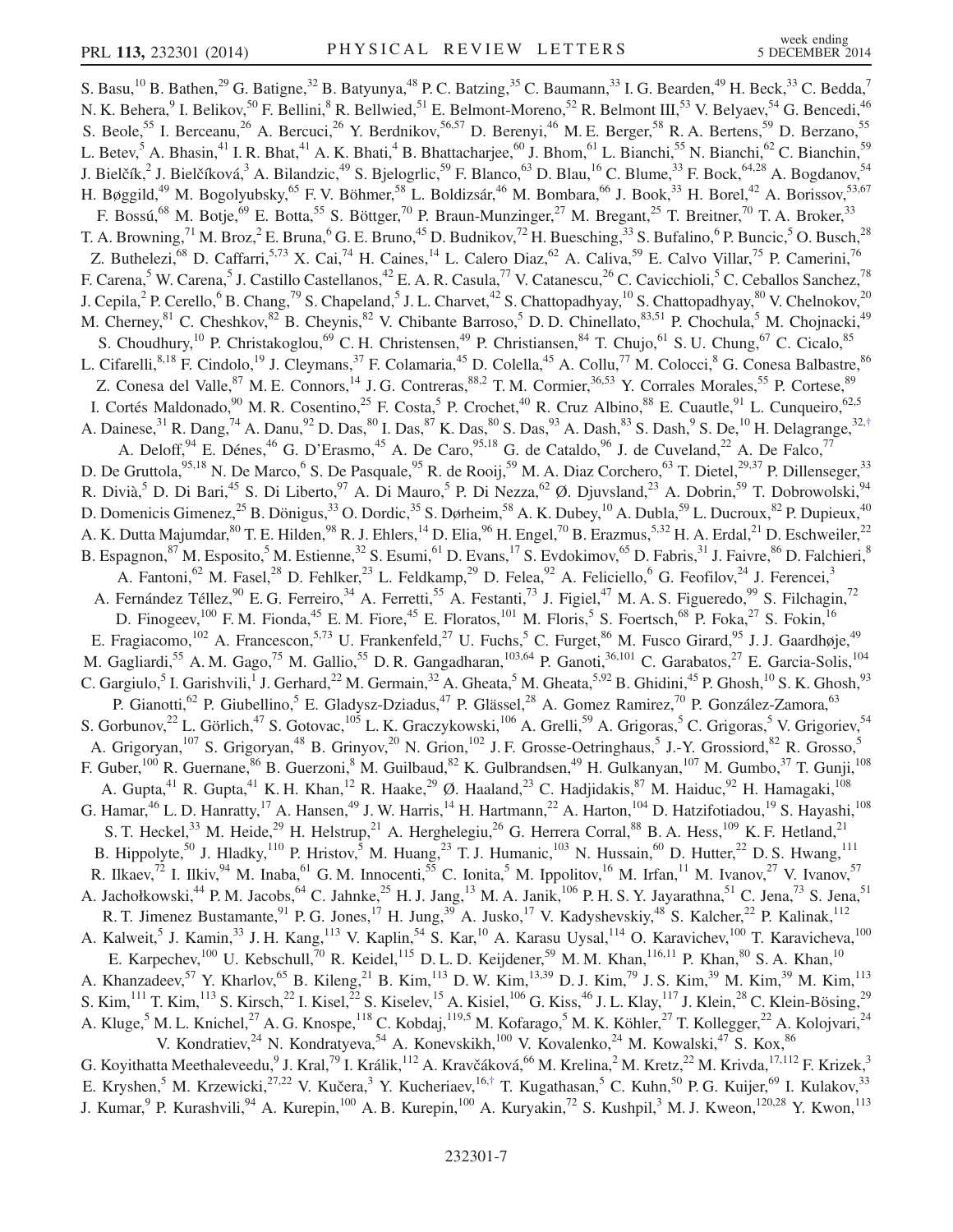P. Ladron de Guevara, <sup>91</sup> C. Lagana Fernandes, <sup>25</sup> I. Lakomov, <sup>87</sup> R. Langoy, <sup>121</sup> C. Lara, <sup>70</sup> A. Lardeux, <sup>32</sup> A. Lattuca, <sup>55</sup> S. L. La Pointe,<sup>59,6</sup> P. La Rocca,<sup>44</sup> R. Lea,<sup>76</sup> L. Leardini,<sup>28</sup> G. R. Lee,<sup>17</sup> I. Legrand,<sup>5</sup> J. Lehnert,<sup>33</sup> R. C. Lemmon,<sup>122</sup> V. Lenti,<sup>96</sup> E. Leogrande,<sup>59</sup> M. Leoncino,<sup>55</sup> I. León Monzón,<sup>123</sup> P. Lévai,<sup>46</sup> S. Li,<sup>74,40</sup> J. Lien,<sup>121</sup> R. Lietava,<sup>17</sup> S. Lindal,<sup>35</sup> V. Lindenstruth,<sup>22</sup> C. Lippmann,<sup>27</sup> M. A. Lisa,<sup>103</sup> H. M. Ljunggren,<sup>84</sup> D. F. Lodato,<sup>59</sup> P. I. Loenne,<sup>23</sup> V. R. Loggins,<sup>53</sup> V. Loginov,<sup>54</sup> D. Lohner,<sup>28</sup> C. Loizides,<sup>64</sup> X. Lopez,<sup>40</sup> E. López Torres,<sup>78</sup> X.-G. Lu,<sup>28</sup> P. Luettig,<sup>33</sup> M. Lunardon,<sup>73</sup> G. Luparello,<sup>59,76</sup> C. Luzzi,<sup>5</sup> R. Ma,<sup>14</sup> A. Maevskaya,<sup>100</sup> M. Mager,<sup>5</sup> D. P. Mahapatra,<sup>43</sup> S. M. Mahmood,<sup>35</sup> A. Maire,<sup>28,50</sup> R. D. Majka,<sup>14</sup> M. Malaev,<sup>57</sup> I. Maldonado Cervantes,<sup>91</sup> L. Malinina,<sup>124,48</sup> D. Mal'Kevich,<sup>15</sup> P. Malzacher,<sup>27</sup> A. Mamonov,<sup>72</sup> L. Manceau, <sup>6</sup> V. Manko, <sup>16</sup> F. Manso, <sup>40</sup> V. Manzari, <sup>96</sup> M. Marchisone, <sup>40,55</sup> J. Mareš, <sup>110</sup> G. V. Margagliotti, <sup>76</sup> A. Margotti, <sup>19</sup> A. Marín,  $2^7$  C. Markert,  $118$  M. Marquard,  $33$  I. Martashvili,  $125$  N. A. Martin,  $2^7$  P. Martinengo,  $5$  M. I. Martínez,  $90$ G. Martínez García,<sup>32</sup> J. Martin Blanco,<sup>32</sup> Y. Martynov,<sup>20</sup> A. Mas,<sup>32</sup> S. Masciocchi,<sup>27</sup> M. Masera,<sup>55</sup> A. Masoni,<sup>85</sup> L. Massacrier,<sup>32</sup> A. Mastroserio,<sup>45</sup> A. Matyja,<sup>47</sup> C. Mayer,<sup>47</sup> J. Mazer,<sup>125</sup> M. A. Mazzoni,<sup>97</sup> F. Meddi,<sup>126</sup> A. Menchaca-Rocha,<sup>52</sup> E. Meninno,<sup>95</sup> J. Mercado Pérez,<sup>28</sup> M. Meres,<sup>127</sup> Y. Miake,<sup>61</sup> K. Mikhaylov,<sup>48,15</sup> L. Milano,<sup>5</sup> J. Milosevic,<sup>128,35</sup> A. Mischke,<sup>59</sup> A. N. Mishra,<sup>129</sup> D. Miśkowiec,<sup>27</sup> J. Mitra,<sup>10</sup> C. M. Mitu,<sup>92</sup> J. Mlynarz,<sup>53</sup> N. Mohammadi,<sup>59</sup> B. Mohanty,<sup>130,10</sup> L. Molnar,<sup>50</sup> L. Montaño Zetina,<sup>88</sup> E. Montes,<sup>63</sup> M. Morando,<sup>73</sup> D. A. Moreira De Godoy,<sup>25</sup> S. Moretto,<sup>73</sup> A. Morreale,<sup>32</sup> A. Morsch,<sup>5</sup> V. Muccifora,<sup>62</sup> E. Mudnic,<sup>105</sup> D. Mühlheim,<sup>29</sup> S. Muhuri,<sup>10</sup> M. Mukherjee,<sup>10</sup> H. Müller,<sup>5</sup> M. G. Munhoz,<sup>25</sup> S. Murray,<sup>37</sup> L. Musa,<sup>5</sup> J. Musinsky,<sup>112</sup> B. K. Nandi,<sup>9</sup> R. Nania,<sup>19</sup> E. Nappi,<sup>96</sup> C. Nattrass,<sup>125</sup> K. Nayak,<sup>130</sup> T. K. Nayak,<sup>10</sup> S. Nazarenko,<sup>72</sup> A. Nedosekin,<sup>15</sup> M. Nicassio,<sup>27</sup> M. Niculescu,<sup>5,92</sup> B. S. Nielsen,<sup>49</sup> S. Nikolaev,<sup>16</sup> S. Nikulin,<sup>16</sup> V. Nikulin,<sup>57</sup> B. S. Nilsen,<sup>81</sup> F. Noferini,<sup>18,19</sup> P. Nomokonov,<sup>48</sup> G. Nooren,<sup>59</sup> J. Norman,<sup>99</sup> A. Nyanin,<sup>16</sup> J. Nystrand,<sup>23</sup> H. Oeschler,<sup>28</sup> S. Oh,<sup>14</sup> S. K. Oh,<sup>131,39</sup> A. Okatan,<sup>114</sup> L. Olah,<sup>46</sup> J. Oleniacz,<sup>106</sup> A. C. Oliveira Da Silva,<sup>25</sup> J. Onderwaater,<sup>27</sup> C. Oppedisano,<sup>6</sup> A. Ortiz Velasquez,<sup>91,84</sup> A. Oskarsson,<sup>84</sup> J. Otwinowski,<sup>47,27</sup> K. Oyama,<sup>28</sup> M. Ozdemir,<sup>33</sup> P. Sahoo,<sup>129</sup> Y. Pachmayer,<sup>28</sup> M. Pachr,<sup>2</sup> P. Pagano,<sup>95</sup> G. Paić,<sup>91</sup> F. Painke,<sup>22</sup> C. Pajares,<sup>34</sup> S. K. Pal,<sup>10</sup> A. Palmeri,<sup>38</sup> D. Pant,<sup>9</sup> V. Papikyan,<sup>107</sup> G. S. Pappalardo,<sup>38</sup> P. Pareek,<sup>129</sup> W. J. Park,<sup>27</sup> S. Parmar,<sup>4</sup> A. Passfeld,<sup>29</sup> D. I. Patalakha,<sup>65</sup> V. Paticchio,<sup>96</sup> B. Paul,<sup>80</sup> T. Pawlak,<sup>106</sup> T. Peitzmann,<sup>59</sup> H. Pereira Da Costa,<sup>42</sup> E. Pereira De Oliveira Filho,<sup>25</sup> D. Peresunko,<sup>16</sup> C. E. Pérez Lara, <sup>69</sup> A. Pesci,<sup>19</sup> V. Peskov,<sup>33</sup> Y. Pestov,<sup>132</sup> V. Petráček,<sup>2</sup> M. Petran,<sup>2</sup> M. Petris,<sup>26</sup> M. Petrovici,<sup>26</sup> C. Petta,<sup>44</sup> S. Piano,  $^{102}$  M. Pikna,  $^{127}$  P. Pillot,  $^{32}$  O. Pinazza,  $^{19,5}$  L. Pinsky,  $^{51}$  D. B. Piyarathna,  $^{51}$  M. Płoskoń,  $^{64}$  M. Planinic,  $^{133,30}$ J. Pluta,<sup>106</sup> S. Pochybova,<sup>46</sup> P. L. M. Podesta-Lerma,<sup>123</sup> M. G. Poghosyan,<sup>81,5</sup> E. H. O. Pohjoisaho,<sup>98</sup> B. Polichtchouk,<sup>65</sup> N. Poljak,<sup>30,133</sup> A. Pop,<sup>26</sup> S. Porteboeuf-Houssais,<sup>40</sup> J. Porter,<sup>64</sup> B. Potukuchi,<sup>41</sup> S. K. Prasad,<sup>53,93</sup> R. Preghenella,<sup>19,18</sup> F. Prino,<sup>6</sup> C. A. Pruneau,<sup>53</sup> I. Pshenichnov,<sup>100</sup> G. Puddu,<sup>77</sup> P. Pujahari,<sup>53</sup> V. Punin,<sup>72</sup> J. Putschke,<sup>53</sup> H. Qvigstad,<sup>35</sup> A. Rachevski,<sup>102</sup> S. Raha,<sup>93</sup> J. Rak,<sup>79</sup> A. Rakotozafindrabe,<sup>42</sup> L. Ramello,<sup>89</sup> R. Raniwala,<sup>134</sup> S. Raniwala,<sup>134</sup> S. S. Räsänen,<sup>98</sup> B. T. Rascanu,<sup>33</sup> D. Rathee,<sup>4</sup> A. W. Rauf,<sup>12</sup> V. Razazi,<sup>77</sup> K. F. Read,<sup>125</sup> J. S. Real,<sup>86</sup> K. Redlich,<sup>135,94</sup> R. J. Reed,<sup>53,14</sup> A. Rehman,<sup>23</sup> P. Reichelt,<sup>33</sup> M. Reicher,<sup>59</sup> F. Reidt,<sup>5</sup> R. Renfordt,<sup>33</sup> A. R. Reolon,<sup>62</sup> A. Reshetin,<sup>100</sup> F. Rettig,<sup>22</sup> J.-P. Revol,<sup>5</sup> K. Reygers,<sup>28</sup> V. Riabov,<sup>57</sup> R. A. Ricci,<sup>136</sup> T. Richert,<sup>84</sup> M. Richter,<sup>35</sup> P. Riedler,<sup>5</sup> W. Riegler,<sup>5</sup> F. Riggi,<sup>44</sup> A. Rivetti,<sup>6</sup> E. Rocco,<sup>59</sup> M. Rodríguez Cahuantzi,<sup>90</sup> A. Rodriguez Manso,<sup>69</sup> K. Røed,<sup>35</sup> E. Rogochaya,<sup>48</sup> S. Rohni,<sup>41</sup> D. Rohr,<sup>22</sup> D. Röhrich,<sup>23</sup> R. Romita,<sup>122,99</sup> F. Ronchetti,<sup>62</sup> L. Ronflette,<sup>32</sup> P. Rosnet,<sup>40</sup> A. Rossi,<sup>5</sup> F. Roukoutakis,<sup>101</sup> A. Roy,<sup>129</sup> C. Roy,<sup>50</sup> P. Roy,<sup>80</sup> A. J. Rubio Montero,<sup>63</sup> R. Rui,<sup>76</sup> R. Russo,<sup>55</sup> E. Ryabinkin,<sup>16</sup> Y. Ryabov,<sup>57</sup> A. Rybicki,<sup>47</sup> S. Sadovsky,<sup>65</sup> K. Šafařík,<sup>5</sup> B. Sahlmuller,<sup>33</sup> R. Sahoo,<sup>129</sup> P. K. Sahu,<sup>43</sup> J. Saini,<sup>10</sup> S. Sakai,<sup>62,64</sup> C. A. Salgado,<sup>34</sup> J. Salzwedel,<sup>103</sup> S. Sambyal,<sup>41</sup> V. Samsonov,<sup>57</sup> X. Sanchez Castro,<sup>50</sup> F. J. Sánchez Rodríguez,<sup>123</sup> L. Šándor,<sup>112</sup> A. Sandoval,<sup>52</sup> M. Sano,<sup>61</sup> G. Santagati,<sup>44</sup> D. Sarkar,<sup>10</sup> E. Scapparone,<sup>19</sup> F. Scarlassara,<sup>73</sup> R. P. Scharenberg,<sup>71</sup> C. Schiaua,<sup>26</sup> R. Schicker,<sup>28</sup> C. Schmidt, $2^7$  H. R. Schmidt, $109$  S. Schuchmann,  $33$  J. Schukraft, M. Schulc, T. Schuster,  $14$  Y. Schutz,  $32.5$  K. Schwarz,  $27$ K. Schweda,<sup>27</sup> G. Scioli,<sup>8</sup> E. Scomparin,<sup>6</sup> R. Scott,<sup>125</sup> G. Segato,<sup>73</sup> J. E. Seger,<sup>81</sup> Y. Sekiguchi,<sup>108</sup> I. Selyuzhenkov,<sup>27</sup> J. Seo,<sup>67</sup> E. Serradilla,<sup>63,52</sup> A. Sevcenco,<sup>92</sup> A. Shabetai,<sup>32</sup> G. Shabratova,<sup>48</sup> R. Shahoyan,<sup>5</sup> A. Shangaraev,<sup>65</sup> N. Sharma,<sup>125</sup> S. Sharma,<sup>41</sup> K. Shigaki,<sup>137</sup> K. Shtejer,<sup>55</sup> Y. Sibiriak,<sup>16</sup> S. Siddhanta,<sup>85</sup> T. Siemiarczuk,<sup>94</sup> D. Silvermyr,<sup>36</sup> C. Silvestre,<sup>86</sup> G. Simatovic,<sup>133</sup> R. Singaraju,<sup>10</sup> R. Singh,<sup>41</sup> S. Singha,<sup>10,130</sup> V. Singhal,<sup>10</sup> B. C. Sinha,<sup>10</sup> T. Sinha,<sup>80</sup> B. Sitar,<sup>127</sup> M. Sitta,<sup>89</sup> T. B. Skaali,<sup>35</sup> K. Skjerdal,<sup>23</sup> M. Slupecki,<sup>79</sup> N. Smirnov,<sup>14</sup> R. J. M. Snellings,<sup>59</sup> C. Søgaard,<sup>84</sup> R. Soltz,<sup>1</sup> J. Song,<sup>67</sup> M. Song,<sup>113</sup> F. Soramel,<sup>73</sup> S. Sorensen,<sup>125</sup> M. Spacek,<sup>2</sup> E. Spiriti,<sup>62</sup> I. Sputowska,<sup>47</sup> M. Spyropoulou-Stassinaki,<sup>101</sup> B. K. Srivastava,<sup>71</sup> J. Stachel,<sup>28</sup> I. Stan,<sup>92</sup> G. Stefanek,<sup>94</sup> M. Steinpreis,<sup>103</sup> E. Stenlund,<sup>84</sup> G. Steyn,<sup>68</sup> J. H. Stiller,<sup>28</sup> D. Stocco,<sup>32</sup> M. Stolpovskiy,<sup>65</sup> P. Strmen,<sup>127</sup> A. A. P. Suaide,<sup>25</sup> T. Sugitate,<sup>137</sup> C. Suire,<sup>87</sup> M. Suleymanov,<sup>12</sup> R. Sultanov,<sup>15</sup> M. Šumbera,<sup>3</sup> T. Susa,<sup>30</sup> T. J. M. Symons,<sup>64</sup> A. Szabo,<sup>127</sup> A. Szanto de Toledo,<sup>25</sup> I. Szarka,<sup>127</sup> A. Szczepankiewicz,<sup>5</sup> M. Szymanski,<sup>106</sup> J. Takahashi,<sup>83</sup> M. A. Tangaro,<sup>45</sup> J. D. Tapia Takaki,<sup>138,87</sup> A. Tarantola Peloni,<sup>33</sup> A. Tarazona Martinez,<sup>5</sup>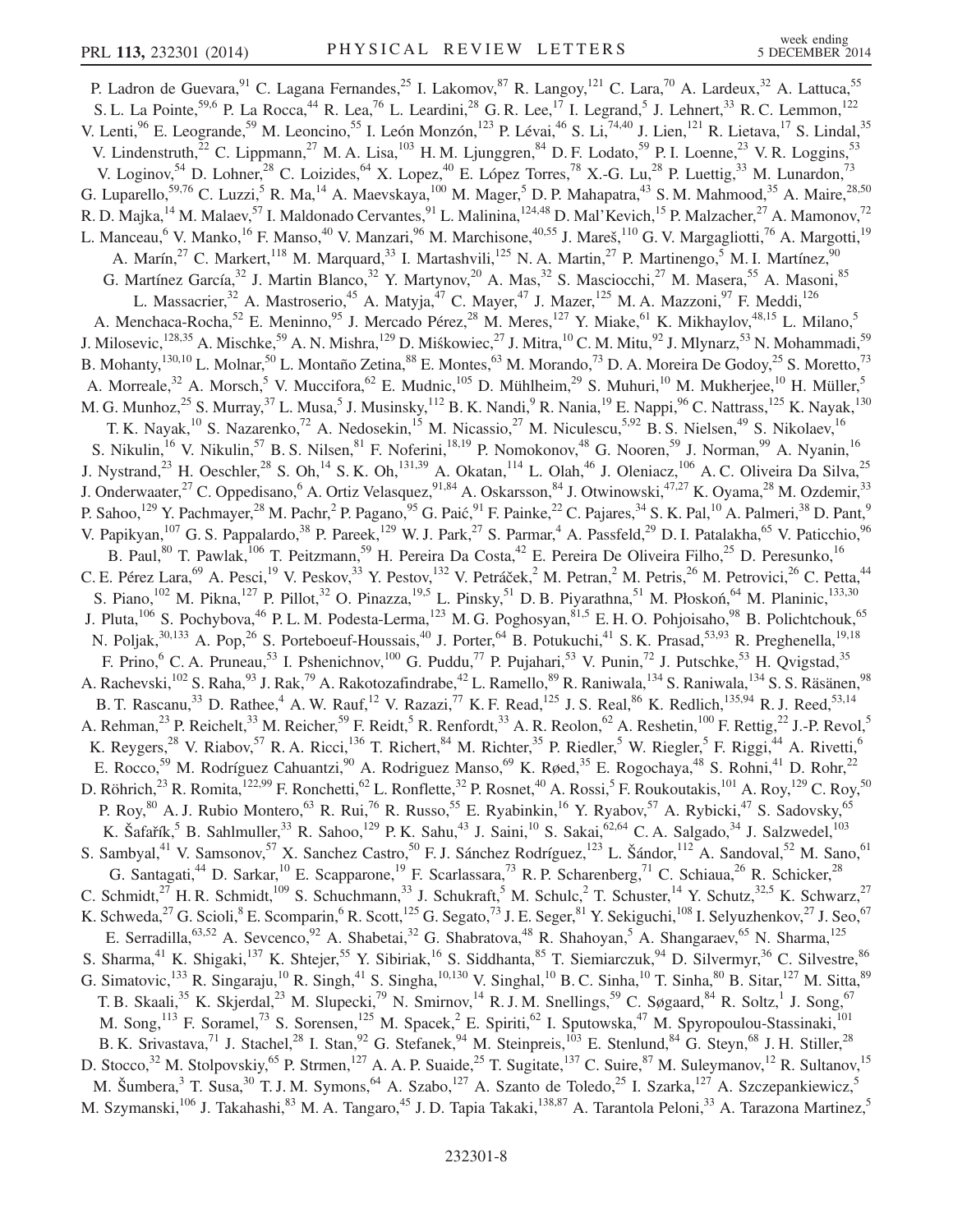M. G. Tarzila,<sup>26</sup> A. Tauro,<sup>5</sup> G. Tejeda Muñoz,<sup>90</sup> A. Telesca,<sup>5</sup> C. Terrevoli,<sup>77</sup> J. Thäder,<sup>27</sup> D. Thomas,<sup>59</sup> R. Tieulent,<sup>82</sup> A. R. Timmins,<sup>51</sup> A. Toia,<sup>33,31</sup> V. Trubnikov,<sup>20</sup> W. H. Trzaska,<sup>79</sup> T. Tsuji,<sup>108</sup> A. Tumkin,<sup>72</sup> R. Turrisi,<sup>31</sup> T. S. Tveter,<sup>35</sup> K. Ullaland,<sup>23</sup> A. Uras,<sup>82</sup> G. L. Usai,<sup>77</sup> M. Vajzer,<sup>3</sup> M. Vala,<sup>112,48</sup> L. Valencia Palomo,<sup>40</sup> S. Vallero,<sup>55,28</sup> P. Vande Vyvre,<sup>5</sup> J. Van Der Maarel,<sup>59</sup> J. W. Van Hoorne,<sup>5</sup> M. van Leeuwen,<sup>59</sup> A. Vargas,<sup>90</sup> M. Vargyas,<sup>79</sup> R. Varma,<sup>9</sup> M. Vasileiou,<sup>101</sup> A. Vasiliev,<sup>16</sup> V. Vechernin,<sup>24</sup> M. Veldhoen,<sup>59</sup> A. Velure,<sup>23</sup> M. Venaruzzo,<sup>76,136</sup> E. Vercellin,<sup>55</sup> S. Vergara Limón,<sup>90</sup> R. Vernet,<sup>139</sup> M. Verweij,<sup>53</sup> L. Vickovic,<sup>105</sup> G. Viesti,<sup>73</sup> J. Viinikainen,<sup>79</sup> Z. Vilakazi,<sup>68</sup> O. Villalobos Baillie,<sup>17</sup> A. Vinogradov,<sup>16</sup> L. Vinogradov,<sup>24</sup> Y. Vinogradov,<sup>72</sup> T. Virgili,<sup>95</sup> Y. P. Viyogi,<sup>10</sup> A. Vodopyanov,<sup>48</sup> M. A. Völkl,<sup>28</sup> K. Voloshin,<sup>15</sup> S. A. Voloshin,<sup>53</sup> G. Volpe,<sup>5</sup> B. von Haller,<sup>5</sup> I. Vorobyev,<sup>24</sup> D. Vranic,<sup>27,5</sup> J. Vrláková,<sup>66</sup> B. Vulpescu,<sup>40</sup> A. Vyushin,<sup>72</sup> B. Wagner,<sup>23</sup> J. Wagner,<sup>27</sup> V. Wagner,<sup>2</sup> M. Wang,<sup>74,32</sup> Y. Wang,<sup>28</sup> D. Watanabe,<sup>61</sup> M. Weber,<sup>5,51</sup> J. P. Wessels,<sup>29</sup> U. Westerhoff,<sup>29</sup> J. Wiechula,<sup>109</sup> J. Wikne,<sup>35</sup> M. Wilde,<sup>29</sup> G. Wilk,<sup>94</sup> J. Wilkinson,<sup>28</sup> M. C. S. Williams,<sup>19</sup> B. Windelband,<sup>28</sup> M. Winn,<sup>28</sup> C. G. Yaldo,<sup>53</sup> Y. Yamaguchi,<sup>108</sup> H. Yang,<sup>59</sup> P. Yang,<sup>74</sup> S. Yang,<sup>23</sup> S. Yano,<sup>137</sup> S. Yasnopolskiy,<sup>16</sup> J. Yi,<sup>67</sup> Z. Yin,<sup>74</sup> I.-K. Yoo,<sup>67</sup> I. Yushmanov,<sup>16</sup> V. Zaccolo,<sup>49</sup> C. Zach,<sup>2</sup> A. Zaman,<sup>12</sup> C. Zampolli,<sup>19</sup> S. Zaporozhets,<sup>48</sup> A. Zarochentsev,<sup>24</sup> P. Závada,<sup>110</sup> N. Zaviyalov,<sup>72</sup> H. Zbroszczyk,<sup>106</sup> I. S. Zgura,<sup>92</sup> M. Zhalov,<sup>57</sup> H. Zhang,<sup>74</sup> X. Zhang,<sup>74,64</sup> Y. Zhang,<sup>74</sup> C. Zhao,<sup>35</sup> N. Zhigareva,<sup>15</sup> D. Zhou,<sup>74</sup> F. Zhou,<sup>74</sup> Y. Zhou,<sup>59</sup> Z. Zhou,<sup>23</sup> H. Zhu,<sup>74</sup> J. Zhu,<sup>74</sup> X. Zhu,<sup>74</sup> A. Zichichi,<sup>18,8</sup> A. Zimmermann,<sup>28</sup> M. B. Zimmermann,<sup>29,5</sup> G. Zinovjev,<sup>20</sup> Y. Zoccarato<sup>82</sup> and M. Zyzak<sup>33</sup>

(ALICE Collaboration)

 ${}^{1}$ Lawrence Livermore National Laboratory, Livermore, California, USA <sup>1</sup>Lawrence Livermore National Laboratory, Livermore, California, USA<br><sup>2</sup>Eaculty of Nuclear Sciences and Physical Engineering, Czeck Technical University in Pracus

Faculty of Nuclear Sciences and Physical Engineering, Czech Technical University in Prague, Prague, Czech Republic  $\frac{3}{2}$ 

Nuclear Physics Institute, Academy of Sciences of the Czech Republic, <sup>Ř</sup>e<sup>ž</sup> u Prahy, Czech Republic <sup>4</sup>

 ${}^{4}$ Physics Department, Panjab University, Chandigarh, India

 ${}^{5}$ European Organization for Nuclear Research (CERN), Geneva, Switzerland

 $^{6}$ Sezione INFN, Turin, Italy<br><sup>7</sup>Politecnico di Torino, Turin, Italy

 $P_{\text{D}inter}$ <br>Politecnico di Torino, Turin, Italy  $\frac{8}{3}$ 

Dipartimento di Fisica e Astronomia dell'Universitá and Sezione INFN, Bologna, Italy <sup>9</sup>

<sup>9</sup>Indian Institute of Technology Bombay (IIT), Mumbai, India<br><sup>10</sup>Variable Energy Cyclotron Centre, Kolkata, India<br><sup>11</sup>Department of Physics, Aligarh Muslim University, Aligarh, India<br><sup>12</sup>COMSATS Institute of Information

<sup>15</sup>School of Physics and Astronomy, University of Bursingham, Birmingham, Diversity and Astronomy, University of Birmingham, Birmingham, Divied Kingdom<br>
<sup>15</sup>School of Physics and Astronomy, University of Birmingham, Birm

<sup>32</sup>SUBATECH, Ecole des Mines de Nantes, Université de Nantes, CNRS-IN2P3, Nantes, France<br><sup>33</sup>Institut für Kernphysik, Johann Wolfgang Goethe-Universität Frankfurt, Frankfurt, Germany<br><sup>34</sup>Departamento de Física de Partícu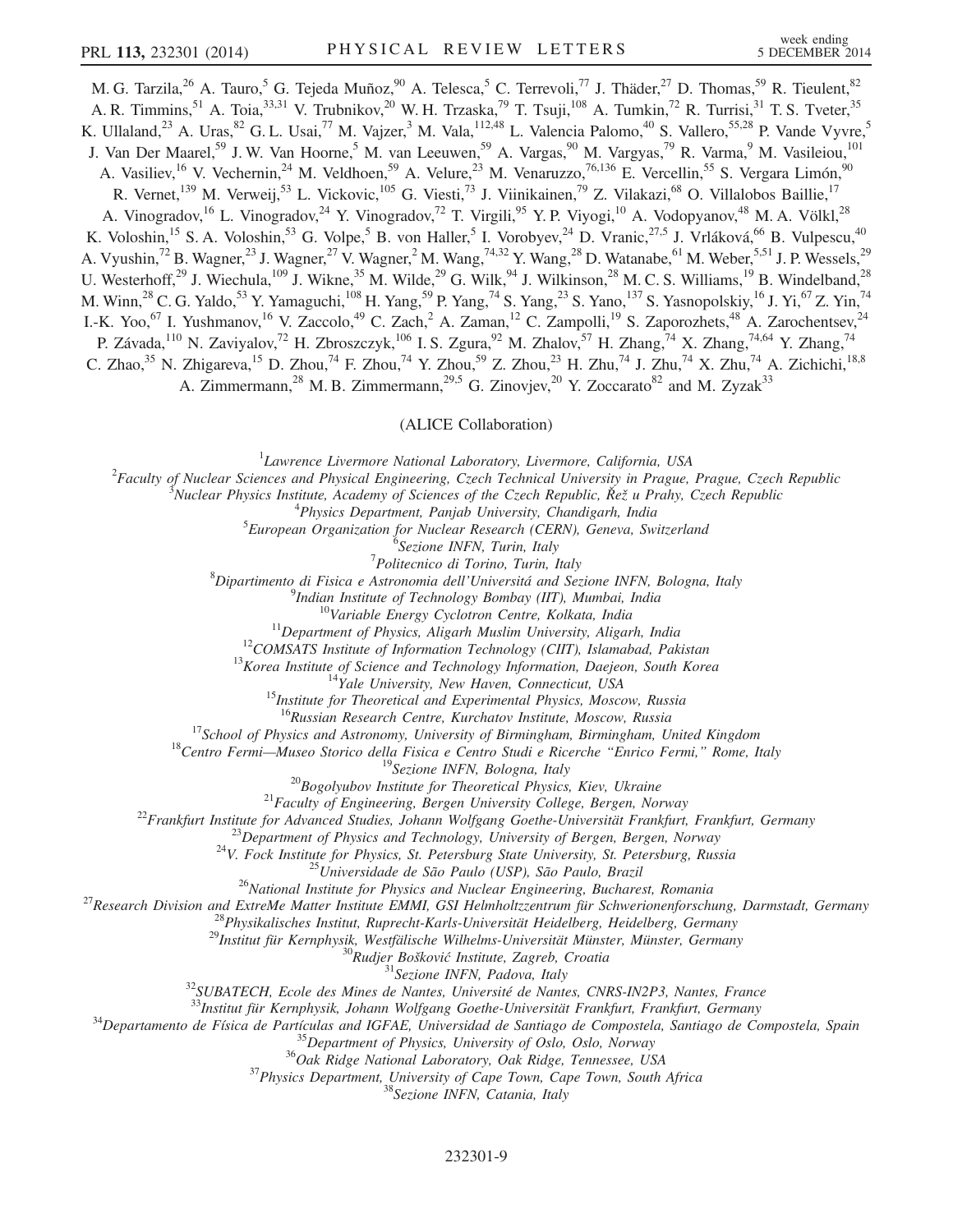<sup>39</sup>Gangneung-Wonju National University, Gangneung, South Korea<br><sup>40</sup>Laboratoire de Physique Corpusculaire (LPC), Clermont Université, Université Blaise Pascal,<br>CNRS-IN2P3, Clermont-Ferrand, France  $\begin{tabular}{c} ^{41} Physics\ Department,\ University\ of\ Jammu,\ Jammu,\ India\\ ^{42} Commissionitat\ a\ L'Energy\ Sambinizus\ H'Energy\ Ammu,\ Jmlia\\ ^{43}Diparitimento\ di\ Fisica\ e\ Astronomia\ dell'University. Shubaneswar, India\\ ^{44}Diparitimento\ the\ Fisica\ e\ Astronomia\ dell'University and Sezione NFN, Catania, Italy\\ ^{45}Diparitmento\ there\ de\ Risica\ M.\ Merilin\ and Sezione NFN, Bari, Ianj  
 ^{46} Wigner Research Center for Physics, Huhin'smca\ M. Merilin\ and Sezione NFS\ Acaemy\ of\ Sciences, C$  $\begin{array}{c} \text{^{60}Gauhat University, Department of Physics, Guwahati, India}\\ \text{^{61}University of Tsukuba, Tsukuba, Japan}\\ \text{^{62}Laboratori Nazionali di Frascati, INFN, Frascati, Italy}\\ \text{^{63}Centro de Investigaciones Energéticas Medioambientales y Tecnológicas (CIEMAT), Madrid, Spain}\\ \text{^{64}Lawrence Berkeley National Laboratory, Berkeley, California, USA}\\ \text{^{65}SC IHEP of NRC Kurchatov institute, Protvino, Russia}\\ \text{^{66}Faculty of Science, P. J. Šafárik University, Košice, Slovakia\\ \text{^{67}Pusan National University, Pusan, South Korea}\\ \text{^{68}Themba LABS$ <sup>69</sup>Nikhef, National Institute for Subatomic Physics, Amsterdam, Netherlands<br>
<sup>69</sup>Institut für Informatik, Johann Wolfgang Goethe-Universitit, Frankfurt, Frankfurt, Germany<br>
<sup>69</sup>Institut für Informatik, Johann Federal Nuc <sup>90</sup>Benemérita Universidad Autónoma de Puebla, Puebla, Mexico<br><sup>91</sup>Instituto de Ciencias Nucleares, Universidad Nacional Autónoma de México, Mexico City, Mexico<br><sup>92</sup>Institute of Space Science (ISS), Bucharest, Romania<br><sup>93</sup>B <sup>95</sup>Dipartimento di Fisica "E. R. Caianiello<sup>"</sup> dell'Universitá and Gruppo Collegato INFN, Salerno, Italy

<sup>96</sup>Sezione INFN, Bari, Italy